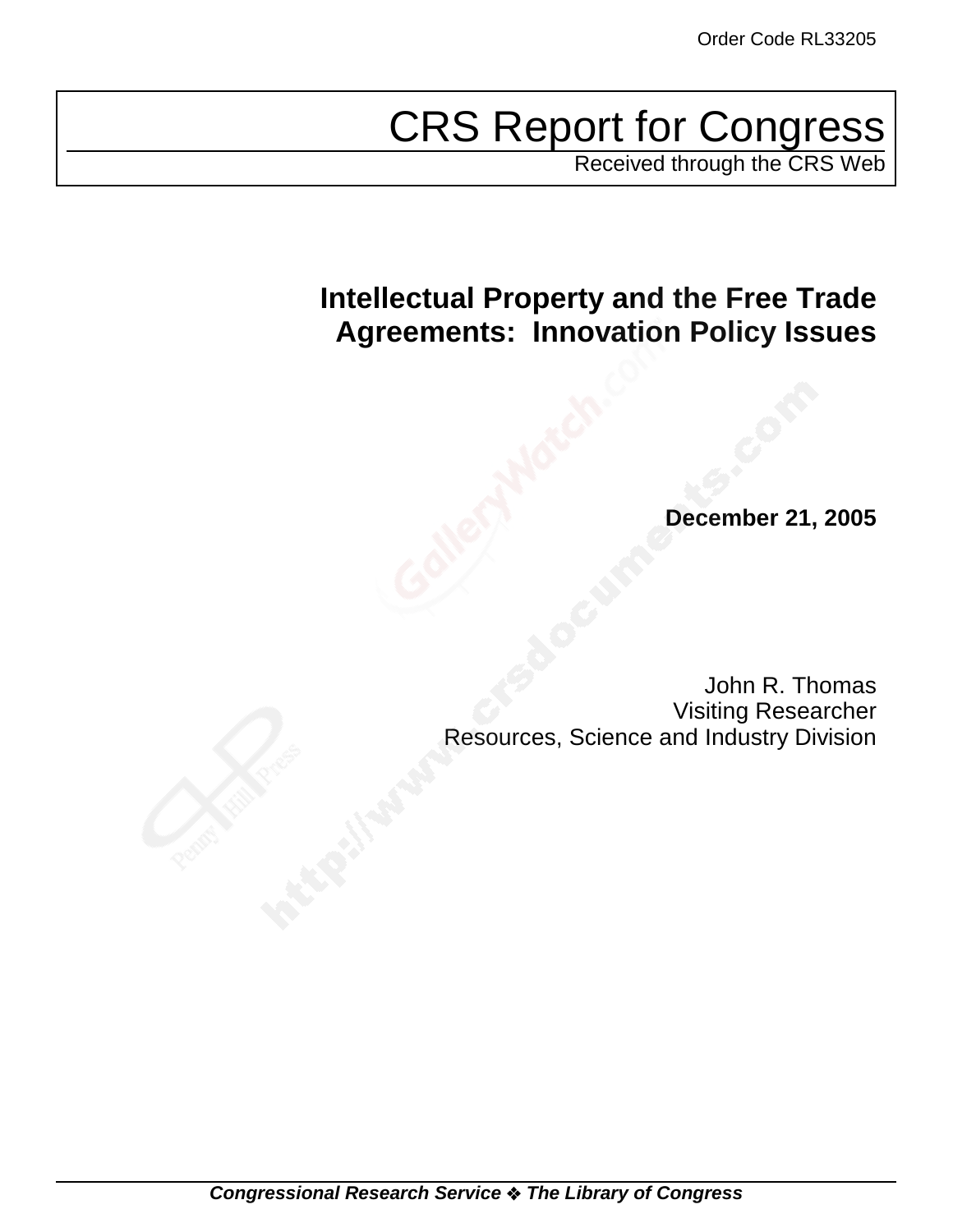## Intellectual Property and the Free Trade Agreements: Innovation Policy Issues

## **Summary**

The United States has recently entered into a number of Free Trade Agreements, or FTAs, with Australia, Chile, Singapore, and other trading partners. Negotiations are currently ongoing with respect to the establishment of additional FTAs. In keeping with a congressional directive established in the Bipartisan Trade Promotion Act of 2002, P.L. 107-210, one objective of forming the FTAs is to establish "a standard of [intellectual property] protection similar to that found in United States law." As a result, most of the FTAs stipulate minimum levels of protection with respect to copyrights, data protection, patents, trademarks, and other forms of intellectual property. These standards relate to such provisions as the term of protection, scope of rights, and mechanisms by which these intellectual property rights are acquired and enforced.

The different FTAs vary in their comprehensiveness and level of detail. Each of these agreements has nonetheless been drafted in a manner that complies with current U.S. law. As a result, the effect of each FTA is to obligate signatories to such agreements to amend their intellectual property laws to match or resemble those of the United States.

The FTAs have been described as an effective mechanism for advancing U.S. interests in securing intellectual property protection. Increased levels of intellectual property protection with respect to computer software, music, motion pictures, and pharmaceuticals may promote a more favorable balance of trade for U.S. industry, decrease domestic prices for innovative goods and services, and serve other policy goals. The FTA framework has at times proven to be a more advantageous forum for achieving the intellectual property goals of the United States than multilateral settings.

Nonetheless, concerns have arisen over the intellectual property provisions of the FTAs. Some observers believe that certain FTA provisions may lock the United States into current intellectual property policies, inhibiting opportunities for future reform. Other commentators are concerned that under existing multilateral agreements, in particular those of the World Trade Organization, the intellectual property obligations found within one FTA may extend beyond that particular treaty partner. Finally, some observers perceive the FTAs to be an inappropriate and unfair vehicle for international intellectual property reforms due to the strong bargaining position of the United States. The scope of these potential consequences counsels continued congressional attention towards the FTAs that the United States has already formed, as well as those FTAs that are planned for the future.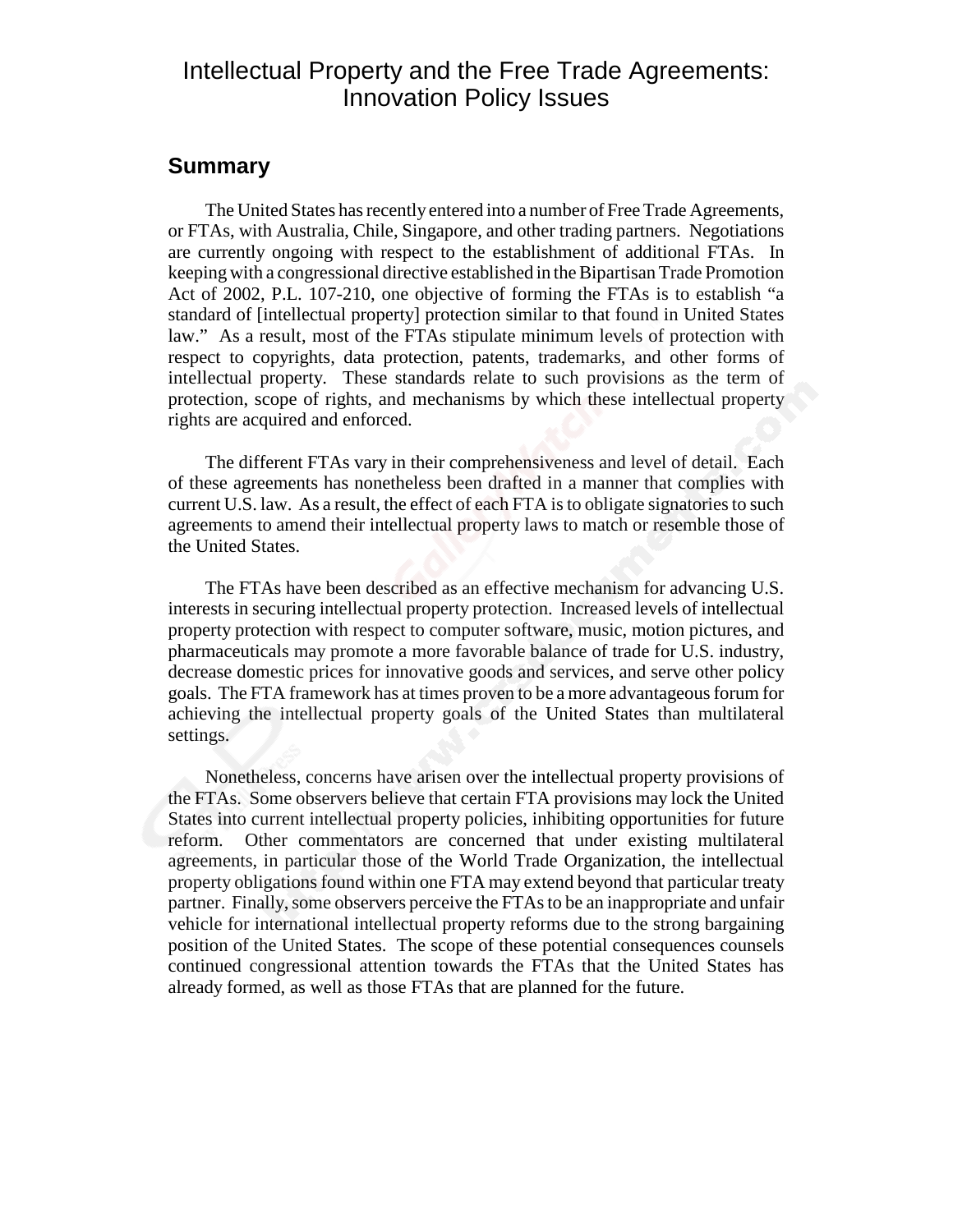## **Contents**

| Intellectual Property and Free Trade Agreements  12 |
|-----------------------------------------------------|
|                                                     |
|                                                     |

This report was funded in part by a grant from the John D. and Catherine T. MacArthur Foundation.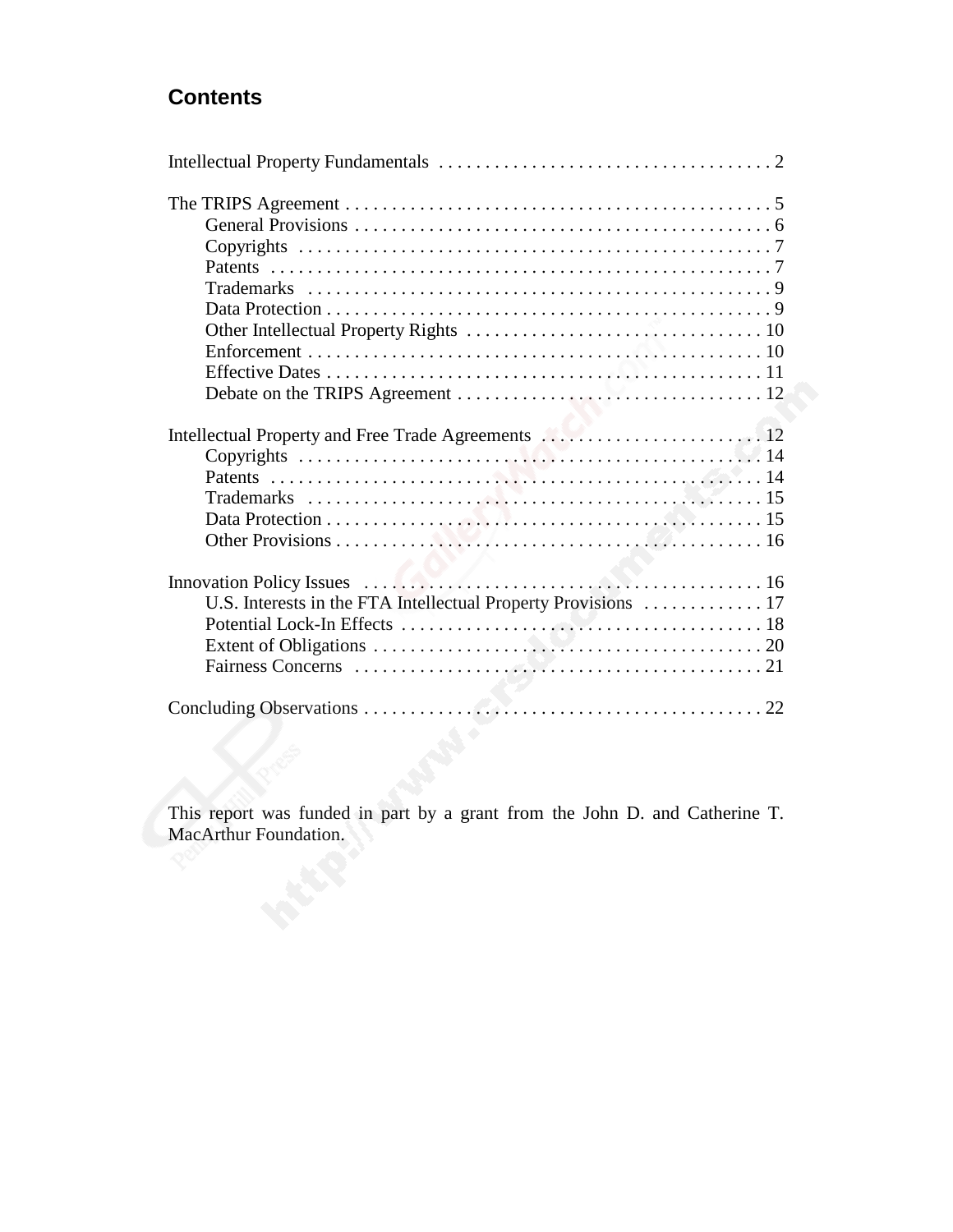## Intellectual Property and the Free Trade Agreements: Innovation Policy Issues

Congressional interest in the intellectual property laws, including patents, copyrights, and trademarks, has been reflected in recent Free Trade Agreements (FTAs) to which the United States is a signatory. Congress stated in the Bipartisan Trade Promotion Act of  $2002<sup>1</sup>$  that an overall negotiating objective of such agreements was to encourage our treaty partners to agree to "a standard of [intellectual property] protection similar to that found in United States law."<sup>2</sup> In keeping with this mandate, the United States has entered into numerous FTAs that have required their signatories to conform to stipulated standards of intellectual property protection.<sup>3</sup> Because the FTAs are drafted in a manner that complies with current U.S. law, their effect is to obligate U.S. treaty partners to amend their intellectual property laws to match or resemble those of the United States.<sup>4</sup>

FTAs have been described as an effective mechanism for advancing U.S. interests in ensuring intellectual property protection.<sup>5</sup> Nonetheless, concerns have arisen over the intellectual property provisions of the FTAs. Some commentators have suggested that certain FTA provisions may lock the United States into current intellectual property policies, inhibiting opportunities for future reform.<sup>6</sup> Others are concerned that under existing multilateral agreements, in particular those of the World Trade Organization (WTO), the intellectual property obligations found within one FTA may extend beyond that particular treaty partner.<sup>7</sup> Finally, some observers

<sup>1</sup> P.L. 107-210, 116 Stat. 993 (2002).

<sup>2</sup> 19 U.S.C. § 3802(b)(4)(A)(i)(II) (2004).

<sup>3</sup> See generally Free Trade Agreements: US Strategies and Priorities (Jeffery J. Schott, ed., 2004).

<sup>4</sup> See Russell J. Anderson, Jr., "Return of the Guilds: A Reflection on the Domestic and International Implications of *Eldred v. Ashcroft*," 12 *University of Baltimore Intellectual Property Law Journal* (2003), 49.

<sup>5</sup> See Peter K. Yu, "Currents and Crosscurrents in the International Intellectual Property Regime," 38 *Loyola of Los Angeles Law Review* (2004), 323.

<sup>6</sup> See Carlos M. Correa, "Investment Protection in Bilateral and Free Trade Agreements: Implications for the Granting of Compulsory Licenses," 26 *Michigan Journal of International Law* (2004), 331; CRS Report RL32375, *The U.S.-Australia Free Trade Agreement: Provisions and Implications*, by William H. Cooper.

<sup>7</sup> See Maria Julia Oliva, "Intellectual Property in the FTAA: Little Opportunity and Much Risk," 19 *American University International Law Review* (2003), 45.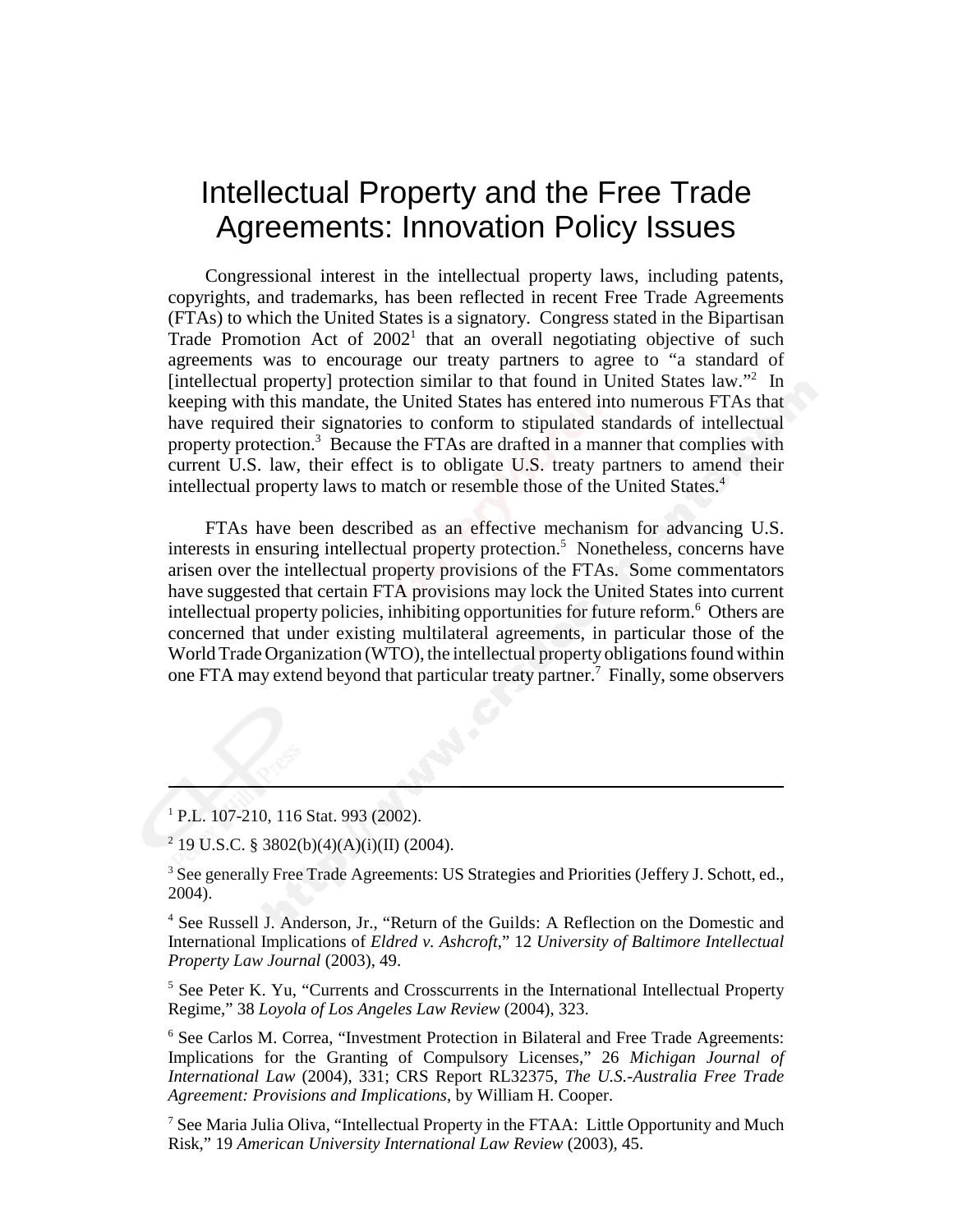perceive the FTAs to be an inappropriate and unfair vehicle for international intellectual property reforms.<sup>8</sup>

This report offers a broad overview of the intellectual property components of the FTAs. It begins by offering a brief introduction to the global intellectual property system. Next, this report considers the subject matter of the different free trade agreements themselves. It then reviews perceived concerns with respect to the free trade agreements and closes with concluding observations.

## **Intellectual Property Fundamentals**

The term "intellectual property" refers to the subject matter of the laws that give rise to proprietary interests in creations of the mind. Significant legal intellectual property disciplines include copyright, which concerns artistic and literary works; patent, pertaining to pragmatic innovations; trademark, relating to commercial symbols; and data protection, concerning pharmaceutical and agricultural test data.<sup>9</sup> A brief review of each of these legal regimes, as they exist in the United States, will aid subsequent analysis.

Copyrights provide protection for original works of authorship. The types of creations addressed by copyright range from traditional works of art, including literature, music and visual art, to such modern forms of artistic expression as sound recordings, motion pictures and even computer software.<sup>10</sup> Copyright protection arises automatically, as soon as the work has been fixed in tangible form.<sup>11</sup> Authors may register their works with the U.S. Copyright Office, a component of the Library of Congress. If an author chooses to register his work, he obtains certain procedural and substantive advantages during copyright enforcement.<sup>12</sup> The copyright law affords authors the exclusive right to reproduce, adapt, and publicly distribute, perform, and display the protected work, subject to limitations such as the fair use privilege.<sup>13</sup> The term of copyright is ordinarily the life of the author plus 70 years.<sup>14</sup>

14 17 U.S.C. § 302 (2004).

<sup>&</sup>lt;sup>8</sup> See, e.g., Frederick M. Abbott, "Intellectual Property Rights in Global Trade Framework: IP Trends in Developing Countries," 98 *American Society of International Law Proceedings* (2004), 95.

<sup>&</sup>lt;sup>9</sup> See generally Roger E. Schechter and John R. Thomas, INTELLECTUAL PROPERTY: THE LAW OF COPYRIGHTS, PATENTS AND TRADEMARKS (2003).

<sup>10</sup> *Id.*

 $11$  *Id.* 

 $12$  17 U.S.C. § 408 — 412 (2004).

 $13$  17 U.S.C. § 106, 107 — 122 (2004).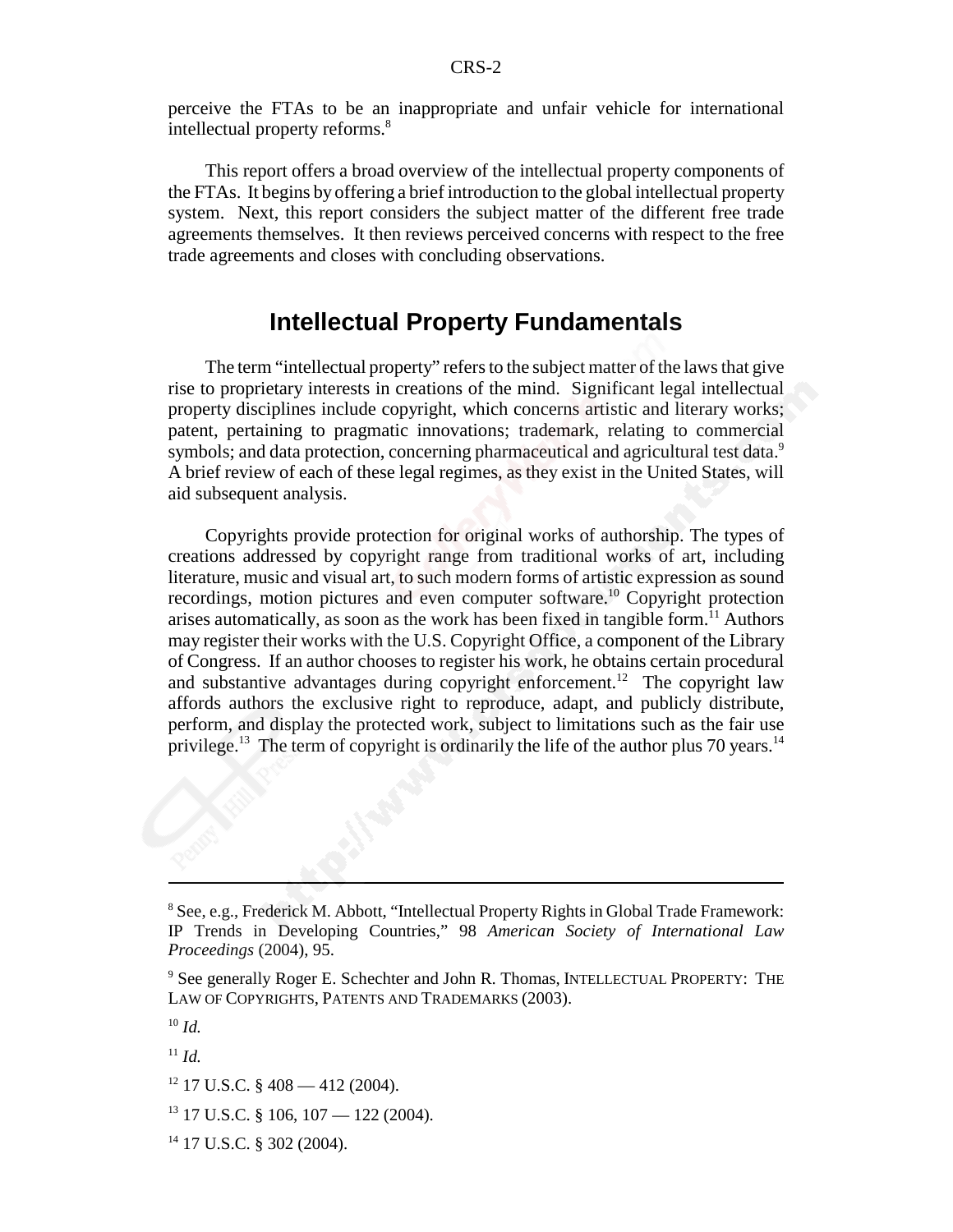Patents provide exclusive rights to inventors of new, useful and nonobvious inventions.<sup>15</sup> The patent law concerns hard technologies, including chemical, electrical and mechanical products and processes, as well as other pragmatic innovations in fields ranging from biotechnology to business methods.<sup>16</sup> An inventor may obtain a patent by filing a patent application with the United States Patent and Trademark Office (USPTO). Such an application must completely describe and precisely claim the invention.17 Patents issued confer the right to exclude others from making, using, selling, offering to sell or importing into the United States the patented invention.18 The term of a patent is ordinarily 20 years from the date the application was filed. $19$ 

Trademarks consist of any word or symbol used by a merchant to identify its goods or services, and to distinguish them from those of others.<sup>20</sup> To be subject to protection under the trademark laws, a mark must successfully distinguish the origins of its associated goods, and not be confusingly similar to marks used by others or merely describe the characteristics of those goods.<sup>21</sup> Trademark rights arise under state law as soon as the mark is used on goods in commerce.<sup>22</sup> However, trademarks may be registered with the USPTO, a step that affords significant substantive and procedural advantages.<sup>23</sup> Trademark law also protects the appearance of product packaging and, in some cases, the actual physical configuration of the goods, if these serve as brand identifiers. A trademark owner may prevent others from using any mark that creates a likelihood of confusion as to the source or sponsorship of the associated goods or services.<sup>24</sup> Trademark rights persist so long as the mark continues to be used and retains its distinctiveness.25

Another intellectual property right concerns the protection of pharmaceutical and agricultural chemical test data. Most national governments regulate the marketing of pharmaceuticals and agricultural chemicals in the interest of public health.<sup>26</sup> This oversight includes a required showing that these products are safe and effective before they can be distributed to the public. Such evidence is not generated by government laboratories, however. Rather, national governments require sponsors

<sup>20</sup> See RESTATEMENT (THIRD) OF UNFAIR COMPETITION  $\S$  9.

 $^{21}$  *Id.* 

<sup>22</sup> *Id.* at § 18.

 $23$  17 U.S.C. § 1051 (2004).

<sup>24</sup> See RESTATEMENT (THIRD) OF UNFAIR COMPETITION  $\S$  20.

<sup>15 35</sup> U.S.C. §§ 101, 102, 103 (2004).

<sup>16 35</sup> U.S.C. § 101 (2004).

<sup>17 35</sup> U.S.C. § 112 (2004).

<sup>&</sup>lt;sup>18</sup> 35 U.S.C. § 271 (2004).

<sup>19 35</sup> U.S.C. § 154(a)(2) (2004).

<sup>25</sup> *Id.* at § 30.

<sup>26</sup> See CRS Report RL30989, *The U.S. Drug Approval Process: A Primer*, by Blanchard Randall IV.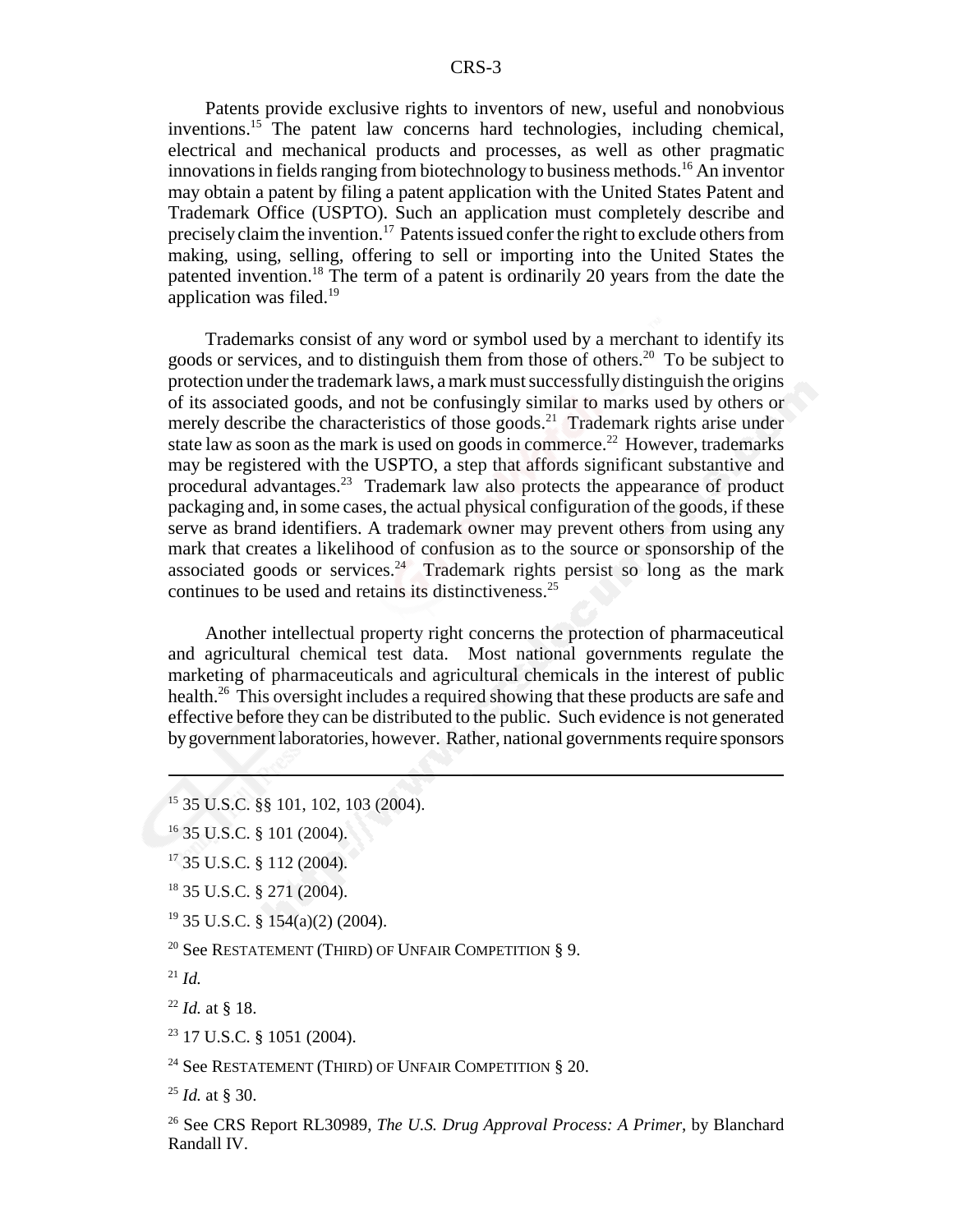of new drugs and agricultural chemicals to submit test data that evidence their safety and efficacy.<sup>27</sup>

Because the required test data may be very costly to generate, sponsors of new pharmaceuticals and agricultural chemicals often do not disclose test data to the public. Otherwise the sponsor's competitors could avoid the expenses of developing this data for themselves. Sponsors also desire government agencies that receive the test data to maintain the data in confidence.<sup>28</sup> In addition, brand-name pharmaceutical and agricultural chemical firms often seek to limit the ability of generic competitors to rely upon the data in order to obtain marketing approval of their own products, even if they cannot actually view the data themselves.<sup>29</sup>

In the United States, federal legislation limits the ability of generic competitors to reference data generated by the manufacturers of brand-name pharmaceuticals and agricultural chemicals. With respect to pharmaceuticals, these "marketing exclusivities" consist of a period of time during which the Food and Drug Administration (FDA) protects an approved drug protection from competing applications for marketing approval. Under the Hatch-Waxman Act, $30$  drugs that qualify as a "new chemical entity"<sup>31</sup> may obtain five years of marketing exclusivity.<sup>32</sup> The Hatch-Waxman Act also provides for a three-year marketing exclusivity awarded to a drug sponsor that conducts new clinical studies upon a drug that does not qualify as a new chemical entity.33 The Federal Insecticide, Fungicide, and Rodenticide Act of 1978,<sup>34</sup> also provides for data protection for agricultural chemicals under somewhat different certain terms and conditions.<sup>35</sup>

A number of rationales explain the intellectual property laws. Some legal experts assert that intellectual property laws are needed to encourage individuals to

<sup>29</sup> See Adrian Zahl, "Pharmaceuticals and the Law: As Patent Laws Converge, Attention Shifts to 'Data Protection,'" 13 *Metropolitan Corporate Counsel* no. 2 at 24 (Feb. 2005).

30 P.L. 98-417, 98 Stat. 1585 (1984).

 $31$  21 U.S.C. §355(c)(3)(E)(ii) (2004) (with respect to §505(b)(2) applications); 21 U.S.C.  $§355(j)(5)(F)(ii)$  (2004) (with respect to ANDAs).

<sup>32</sup> Some authorities refer to this sort of exclusivity as new molecular entity, or NME exclusivity. See Gerald J. Mossinghoff, "Overview of the Hatch-Waxman Act and Its Impact on the Drug Development Process," 54 *Food & Drug Law Journal* (1999), 187.

33 21 U.S.C. §355(c)(3)(E)(iii)-(iv) (2004); 21 U.S.C. §355(j)(5)(F)(iii)-(iv) (2004).

34 P.L. 95-396, 92 Stat. 819 (1978) (codified as amended at 7 U.S.C. §§136-136y (2004)).

<sup>&</sup>lt;sup>27</sup> See G. Lee Skillington & Eric M. Solovy, "The Protection of Test and Other Data Required by Article 39.3 of the TRIPS Agreement," 24 *Northwestern Journal of International Law and Business* (2003), 1.

<sup>&</sup>lt;sup>28</sup> See James T. O'Reilly, "Implications of International Drug Approval Systems on Confidentiality of Business Secrets in the U.S. Pharmaceutical Industry," 53 *Food & Drug Law Journal* (1998), 123.

<sup>&</sup>lt;sup>35</sup> See Aaron Xavier Fellmeth, "Secrecy, Monopoly, and Access to Pharmaceuticals in International Trade Law: Protection of Marketing Approval Data Under the TRIPS Agreement," 45 *Harvard International Law Journal* (2004), 443.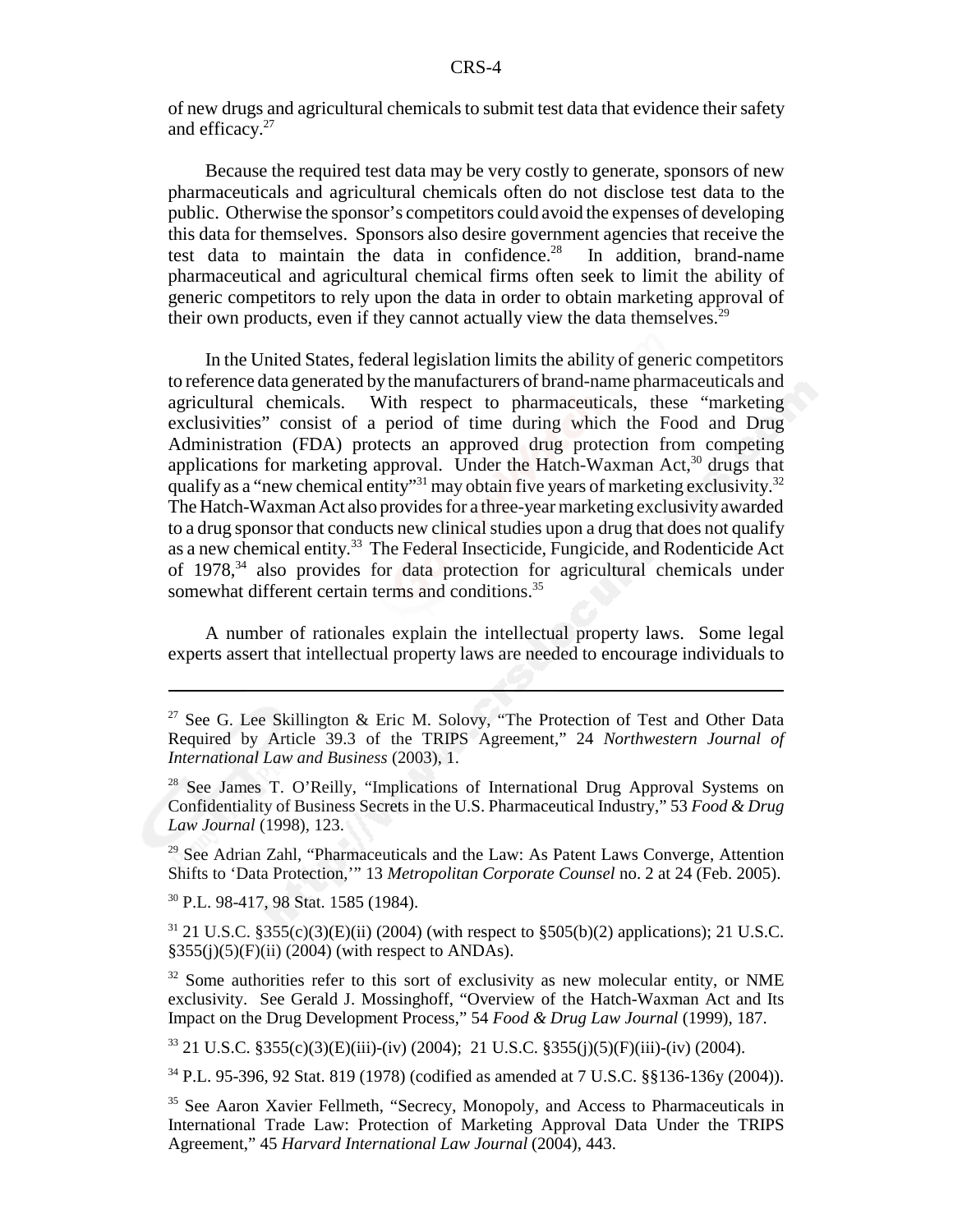create new works of authorship, inventions, and other innovative subject matter. It is believed that absent a system of proprietary rights, free riders could readily exploit these works without having to bear the costs of creating them. Individuals would in turn possess diminished incentives to devote their efforts to being authors or inventors.36 In addition, intellectual property rights are said to facilitate market mechanisms by creating discrete, well-defined property interests that decrease transaction costs and encourage commercial exchanges.<sup>37</sup>

On the other hand, intellectual property laws have been subject to criticism. Some assert that intellectual property rights are unnecessary due to market forces that already suffice to create an optimal level of creative activity. The desire to become famous, or to gain a lead time advantage over competitors, may well provide sufficient inducement to write or to invent without the need for further incentives.<sup>38</sup> In an era where information can be readily transmitted around the globe, the notion that an innovation can be an object of possession has also been challenged.<sup>39</sup>

Each of these contentions has a varying degree of persuasiveness. As of yet, however, no conclusive study has demonstrated that the social benefits of the intellectual property laws outweigh the costs. As a result, the justifications and criticisms of intellectual property remain open to challenge.<sup>40</sup>

## **The TRIPS Agreement**

At present time, no unified legal regime governing intellectual property rights exists on an international basis. There is no global copyright, patent or trademark. Innovators must secure and enforce these rights within the particular jurisdiction where they desire protection.<sup>41</sup>

In addition, the varying national laws that establish intellectual property rights often differ in important respects. Such factors as the works subject to protection, the scope of rights, and the duration of protection are among the factors that may vary

<sup>36</sup> See, e.g., Rebecca S. Eisenberg, "Patents and the Progress of Science: Exclusive Rights and Experimental Use," 56 *University of Chicago Law Review* (1989), 1017.

<sup>&</sup>lt;sup>37</sup> See, e.g., Henry H. Perritt, Jr., "Property and Innovation in the Global Information Infrastructure," 1996 *University of Chicago Legal Forum* (1996), 261.

<sup>38</sup> See Frederic M. Scherer & David Ross, *Industrial Market Structure and Economic Performance* (Rand McNally & Co., 3d ed. 1990).

<sup>39</sup> John Perry Barlow, "The Economy of Ideas," *Wired* 2.03 (March 1994).

<sup>&</sup>lt;sup>40</sup> See Congressional Research Service Report for Congress, CRS Report RL31951, *Innovation, Intellectual Property, and Industry Standards*, by John R. Thomas.

<sup>41</sup> See, e.g., Opinion of the Comptroller General, 159 USPQ 298, 301 (1968) ("It is a fundamental concept that territorial limitations of sovereignty preclude a country from giving extraterritorial effect to its patent laws.").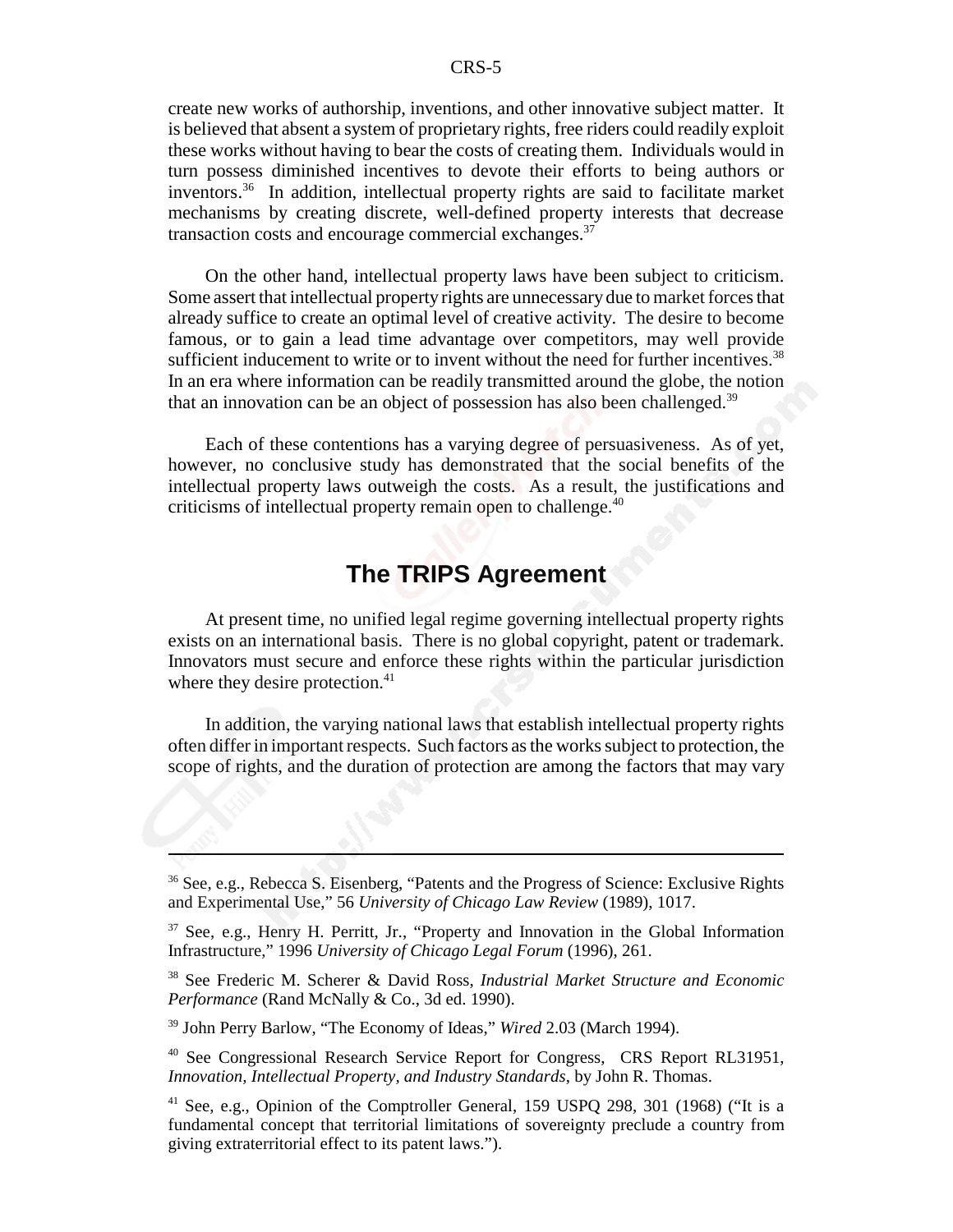widely in different jurisdictions.<sup>42</sup> Absent some obligation, a particular nation is not required to provide intellectual property rights that resemble those of the United States, or even to establish such laws at all. $43$ 

Since the nineteenth century, however, many nations in fact have committed to provide certain standards of intellectual property protection via bilateral and multilateral international agreements.44 The most significant of these is the WTO Agreement on Trade — Related Aspects of Intellectual Property Rights, commonly known as the TRIPS Agreement.<sup>45</sup> Domestically, the Uruguay Round Agreements Act in 1995 made significant amendments to U.S. intellectual property laws in an effort to comply with the TRIPS Agreement.<sup>46</sup> As discussed below, the TRIPS Agreement required each WTO member state to provide minimum substantive standards of intellectual property protection and enforcement.

## **General Provisions**

The TRIPS Agreement requires each WTO member state to observe the standards of "national treatment" and "most-favored-nation" with respect to its intellectual property laws. $47$  Following the national treatment principle, WTO members agree to treat foreign inventors no worse than domestic inventors in their patent laws, so long as these foreign inventors are nationals of a WTO member state. It would be impermissible, for example, for the USPTO to charge nationals of a WTO member state a higher application fee than is required of U.S. citizens, or to provide a shorter patent term for such inventors than is granted to U.S. inventors. Under the most favored nation provision, with limited exceptions, any privilege granted to nationals of one WTO member state must also be afforded to nationals of all WTO member states.48

The TRIPS Agreement also requires each WTO member state to comply with certain provisions of earlier international agreements pertaining to intellectual

46 P.L. 103-465, 108 Stat. 4809 (1994).

47 TRIPS Agreement, Art. 4.

<sup>42</sup> See Graeme W. Austin, "Valuing 'Domestic Self-Determination' in International Intellectual Property Jurisprudence," 77 *Chicago-Kent Law Review* (2002), 1155.

<sup>43</sup> See Evelyn Su, *The Winners and the Losers: The Agreement on Trade — Related Aspects of Intellectual Property Rights and Its Effects on Developing Countries*, 23 HOUSTON JOURNAL OF INTERNATIONAL LAW 169 (2000).

<sup>44</sup> See Frederick Abbott *et al.*, *The International Intellectual Property System: Commentary and Materials* (1999).

<sup>&</sup>lt;sup>45</sup> Agreement on Trade — Related Aspects of Intellectual Property Rights, Apr. 15, 1994, Annex 1C, 33 I.L.M. 1197 (1994) ["TRIPS Agreement"].

<sup>48</sup> See Kevin J. Nowak, "Staying Within the Negotiated Framework: Abiding by the Non-Discrimination Clause of TRIPS Article 27," 26 *Michigan Journal of International Law* (2005), 899.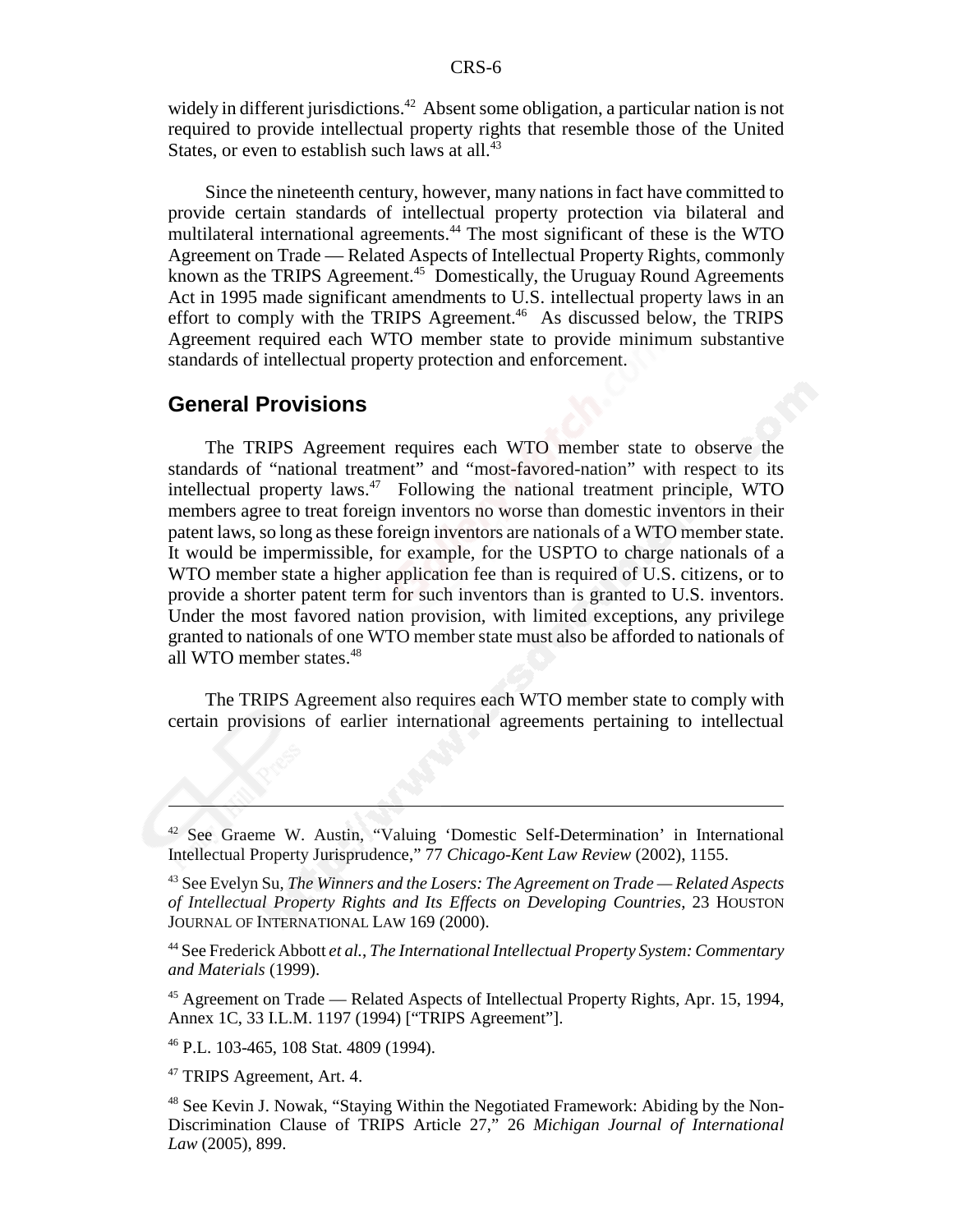property.<sup>49</sup> These treaties include the Berne Convention,<sup>50</sup> which relates to copyrights; the Paris Convention,<sup>51</sup> which concerns patents and trademarks; and the Treaty on Intellectual Property in Respect of Integrated Circuits,<sup>52</sup> concerning semiconductor chip topography designs.

## **Copyrights**

The TRIPS Agreement obligates each WTO member state to provide a term of copyright protection of no less than 50 years from the death of the author.<sup>53</sup> The TRIPS Agreement additionally requires WTO member states to protect computer programs as literary works.<sup>54</sup> Protection must also be accorded to data compilations that, by virtue of their selection or arrangement, constitute "intellectual creations."55 The TRIPS Agreement also calls for "rental rights" — the right to authorize or prohibit the commercial rental to the public of a protected work of authorship — with respect to computer programs and cinematographic works.<sup>56</sup>

### **Patents**

Following the TRIPS Agreement, each WTO member state agreed to allow patents to issue on inventions "in all fields of technology, provided that they are new, involve an inventive step and are capable of industrial application."<sup>57</sup> The TRIPS Agreement includes some exceptions to this broad principle, however. Certain methods of medical treatment, plants and animals other than microorganisms, and inventions that violate the "*ordre public* or morality" may be excluded from patentability at the option of the member state.<sup>58</sup>

WTO member states also agreed that patentees shall have the right to exclude others from making, using, offering for sale, selling, or importing the patented invention.<sup>59</sup> subject to limited exceptions.<sup>60</sup> The TRIPS Agreement further stipulates

- <sup>54</sup> *Id.* at Art. 10.
- <sup>55</sup> *Id.*
- <sup>56</sup> *Id.* at Art. 11.
- <sup>57</sup> *Id.* at Art. 27(1).
- <sup>58</sup> *Id.* at Art. 27(2).
- <sup>59</sup> *Id.* at Art. 28.
- <sup>60</sup> *Id.* at Art. 30.

<sup>49</sup> TRIPS Agreement, Arts. 2, 9, 35.

<sup>&</sup>lt;sup>50</sup> Berne Convention for the Protection of Literary and Artistic Works, Sept. 9, 1886, 828 U.N.T.S. 221.

<sup>51</sup> Paris Convention for the Protection of Industrial Property, Mar. 20, 1883, 13 U.S.T. 1.

<sup>52</sup> May 26, 1989, I.L.M. 1477.

<sup>53</sup> TRIPS Agreement, Art. 12.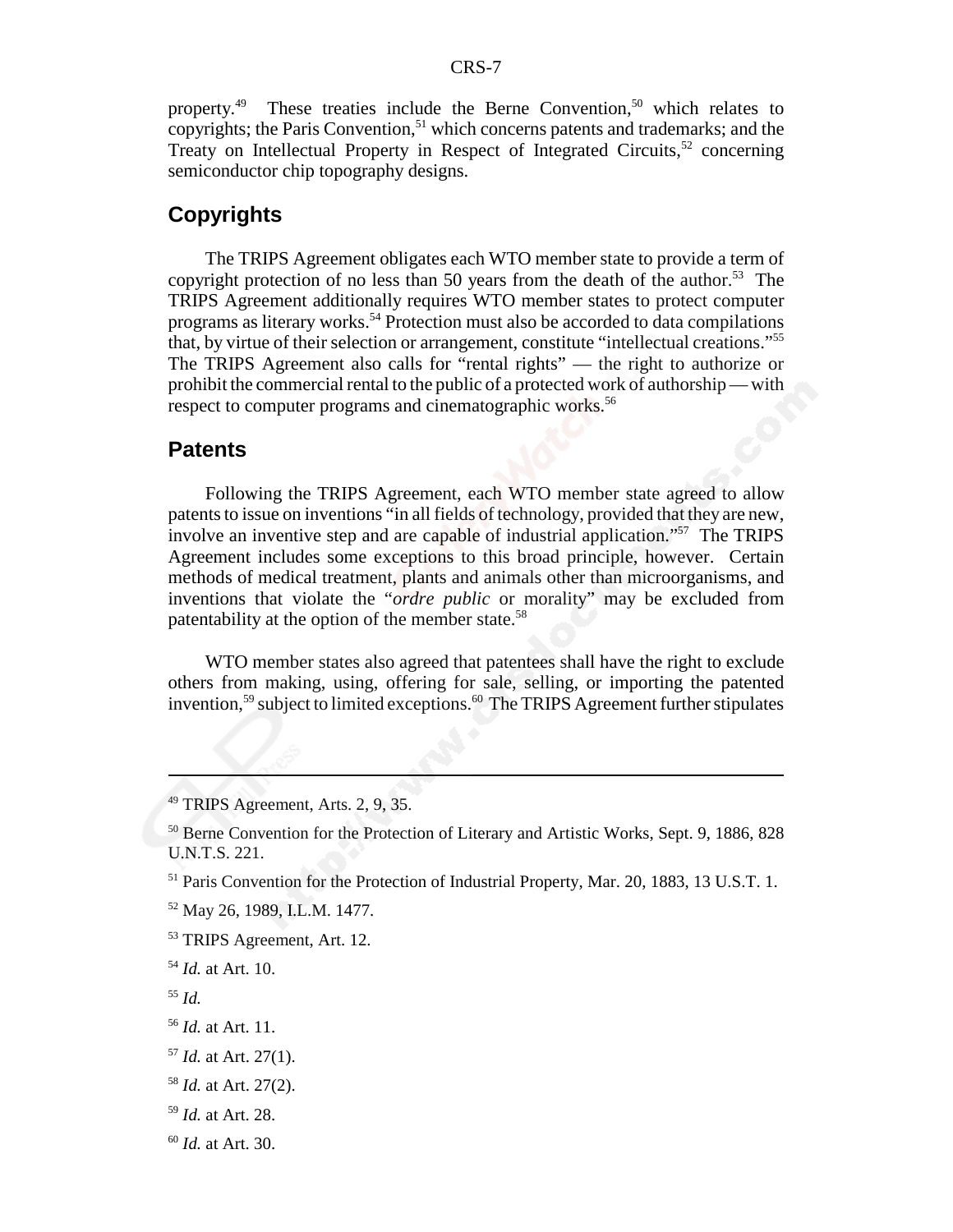that the term of patent protection available shall not end before the expiration of a period of 20 years counted from the filing date. $61$ 

The TRIPS Agreement places some limits upon the ability of WTO member states to award compulsory licenses for the use of another's patented invention.<sup>62</sup> Among the most detailed provisions of the TRIPS Agreement, Article 31 in part imposes the following restrictions upon the issuance of compulsory licenses:

- Each application for a compulsory license must be considered on its individual merits.
- The proposed user must have made efforts to obtain authorization from the patent owner on reasonable commercial terms and conditions and must demonstrate that such efforts have not been successful within a reasonable period of time. However, this requirement may be waived in the case of a national emergency or other circumstances of extreme urgency.
- The compulsory license must be revocable if and when its motivating circumstances cease to exist and are unlikely to recur.
- The patent owner must be paid adequate remuneration in the circumstances of each case, taking into account the economic value of the authorization.
- The legal validity of any decision relating to the authorization of such use shall be subject to judicial or other independent review.
- Any such use shall be authorized predominantly for the supply of the domestic market of the member authorizing such use.

Many nations considered the last of the restrictions noted above — requiring that any compulsory license be authorized predominantly for local use — to be a burdensome standard. Some countries may lack the technological or financial capabilities to manufacture advanced products, including certain pharmaceuticals needed to combat AIDS or other epidemics. The WTO ministerial conference held in Doha, Qatar in 2001 recognized this concern when it issued a "Declaration on the TRIPS Agreement and Public Health."63 The result was a 2003 decision of the WTO General Council that limited the domestic supply requirement with respect to

<sup>61</sup> *Id.* at Art. 33.

 $62$  A "compulsory license" constitutes a statutorily created license that allows individuals to pay a royalty and use the invention without the patentee's permission. *Black's Law Dictionary* 938 (Bryan A. Gardner, ed., 8<sup>th</sup> ed. 2004).

<sup>63</sup> See CRS Report RS21609, *The WTO, Intellectual Property, and the Access to Medicines Controversy*, by Ian F. Fergusson.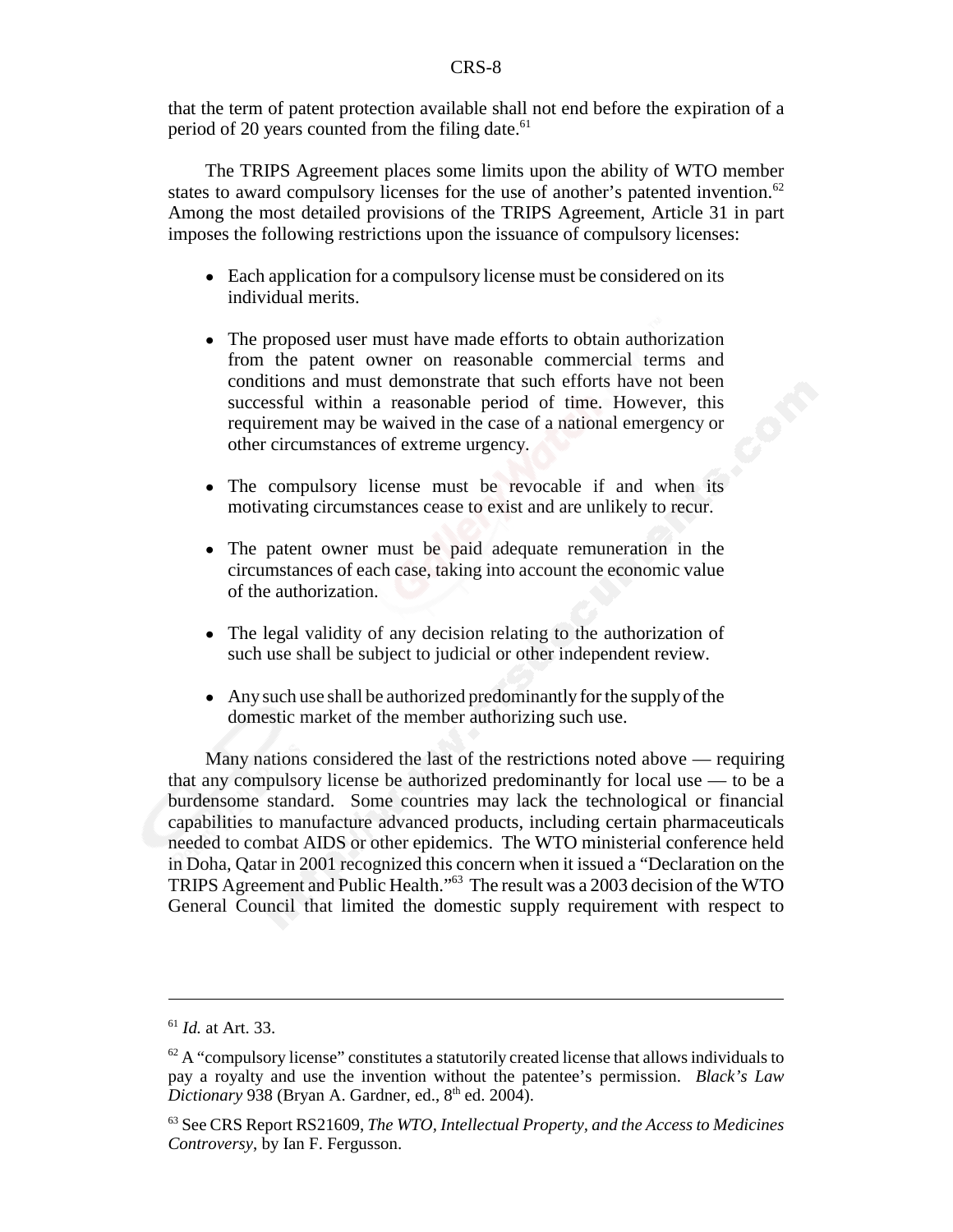pharmaceuticals needed to address public health problems.<sup>64</sup> Under the 2003 decision, any least developed country, as well as any other country that certifies it has insufficient manufacturing capabilities to manufacture a patented drug, may issue a compulsory license that allows for domestic public health needs to be satisfied through importation.<sup>65</sup> On December 6, 2005, WTO members agreed to incorporate the language of the 2003 decision directly within the TRIPS Agreement itself.<sup>66</sup>

## **Trademarks**

The TRIPS Agreement provides that "[a]ny sign, or combination of signs, capable of distinguishing the goods or services of one undertaking from those of other undertakings, shall be capable of constituting a trademark." The TRIPS Agreement further requires that a trademark owner, with some exceptions,  $67$  "shall have the exclusive right to prevent all third parties not having the owner's consent from using in the course of trade identical or similar signs for goods or services which are identical or similar to those in respect of which the trademark is registered where such use would result in a likelihood of confusion."<sup>68</sup> Trademarks that have become well-known in a particular country are entitled to additional protection.<sup>69</sup>

Trademarks are subject to a minimum term of 7 years, which may be renewed indefinitely.70 The TRIPS Agreement further stipulates that compulsory licensing of trademarks shall not be permitted.<sup>71</sup> Under this rule, legal requirements that foreign marks be used in conjunction with local marks are, as a general matter, prohibited.

## **Data Protection**

The TRIPS Agreement requires each WTO member state to establish protections for pharmaceutical and agricultural chemical test data under certain conditions. Although this obligation is stated succinctly in Article 39.3 of the TRIPS Agreement, it has proven controversial. Article 39.3 specifically provides:

Members, when requiring as a condition of approving the marketing of pharmaceutical or of agricultural chemical products which utilize new chemical entities, the submission of undisclosed test or other data, the origination of which

- <sup>70</sup> *Id.* at Art. 18.
- <sup>71</sup> *Id.* at Art. 21.

<sup>64</sup> See http://www.wto.org/english/tratop\_e/trips\_e/implem\_para6\_e.htm.

<sup>65</sup> See also Frederick M. Abbott, "The WTO Medicines Decision: World Pharmaceutical Trade and the Protection of Public Health," 99 *American Journal of International Law* 317 (2005).

<sup>66</sup> See World Trade Organization, "Members OK amendment to make health flexibility permanent," (Dec. 6, 2005) (available at http://www.wto.org/english/news\_e/pres05\_e/ pr426\_e.htm).

<sup>67</sup> TRIPS Agreement, Art. 17.

<sup>68</sup> *Id.* at Art. 16.

<sup>69</sup> *Id.*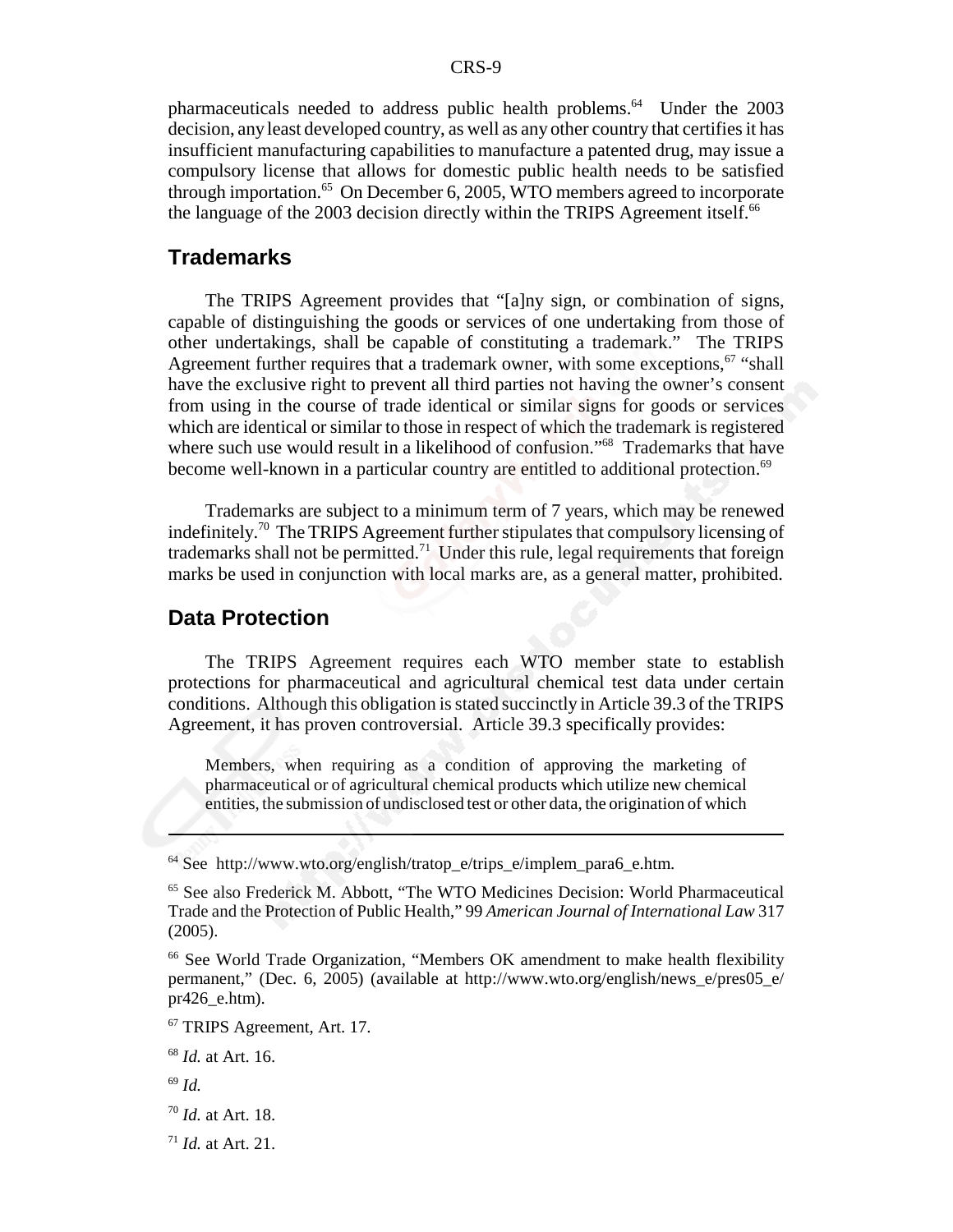involves a considerable effort, shall protect such data against unfair commercial use. In addition, Members shall protect such data against disclosure, except where necessary to protect the public, or unless steps are taken to ensure that the data are protected against unfair commercial use.

Many commentators have observed that, in contrast to the more specific wordings of many other TRIPS Agreements provisions, Article 39.3 establishes broad parameters using vague language.<sup>72</sup> In particular, terms such as "new chemical entities," "considerable effort," and "unfair commercial use" receive no further definition within the TRIPS Agreement. As a result, the precise nature of the obligations Article 39.3 imposes upon WTO member states is not entirely clear.<sup>73</sup>

## **Other Intellectual Property Rights**

The TRIPS Agreement also establishes minimum standards of substantive protection with respect to a number of other intellectual property rights. WTO member states must protect certain geographical indications, which are defined as "indications which identify a good as originating in the territory of a Member, or a region or locality in that territory, where a given quality, reputation or other characteristic of the good is essentially attributable to its geographical origin."<sup>74</sup> They must also protect industrial designs, which consist of a shape, configuration, pattern, or ornament applied to an article manufacture.<sup>75</sup> In addition, they must also provide a cause of action for the misappropriation of trade secrets.<sup>76</sup>

## **Enforcement**

Along with other commitments made by WTO member states, TRIPS Agreement obligations are subject to enforcement through the WTO Dispute Settlement Body (DSB).<sup>77</sup> If one WTO member state believes that another member state is in violation of the TRIPS Agreement, the member states may enter into consultation through the DSB. If the member states cannot resolve their disagreement, the DSB will convene a panel to hear and resolve the dispute. Panel

<sup>75</sup> *Black's Law Dictionary* 791 (Bryan A. Gardner, ed.,  $8<sup>th</sup>$  ed. 2004).

<sup>72</sup> See Lorna Brazell, *A world united? The US approach to the protection of regulatory data* (Jan. 12, 2005) (available at www.bilaterals.org).

<sup>73</sup> *Compare* G. Lee Skillington & Eric M. Solovy, "The Protection of Test and Other Data Required by Article 39.3 of the TRIPS Agreement," 24 *Northwestern Journal of International Law & Business* (2003), 1, *with* Carlos Maria Correa, "Unfair Competition Under the TRIPS Agreement: Protection of Data Submitted for the Registration of Pharmaceuticals," 3 *Chicago Journal of International Law* (2002), 69.

<sup>74</sup> TRIPS Agreement, Art. 22.1.

<sup>76</sup> TRIPS Agreement, Art. 39. A trade secret has been defined as a "formula, process, device, or other business information that is kept confidential to maintain an advantage over competitors." See James Pooley, *Trade Secrets* §1.01 (1998).

 $77$  Understanding on Rules and Procedures Governing the Settlement of Disputes, Apr. 15, 1994, WTO Agreement, Annex 2, Legal Instruments — Results of the Uruguay Round vol. 31, 33 I.L.M. 1226 (1994).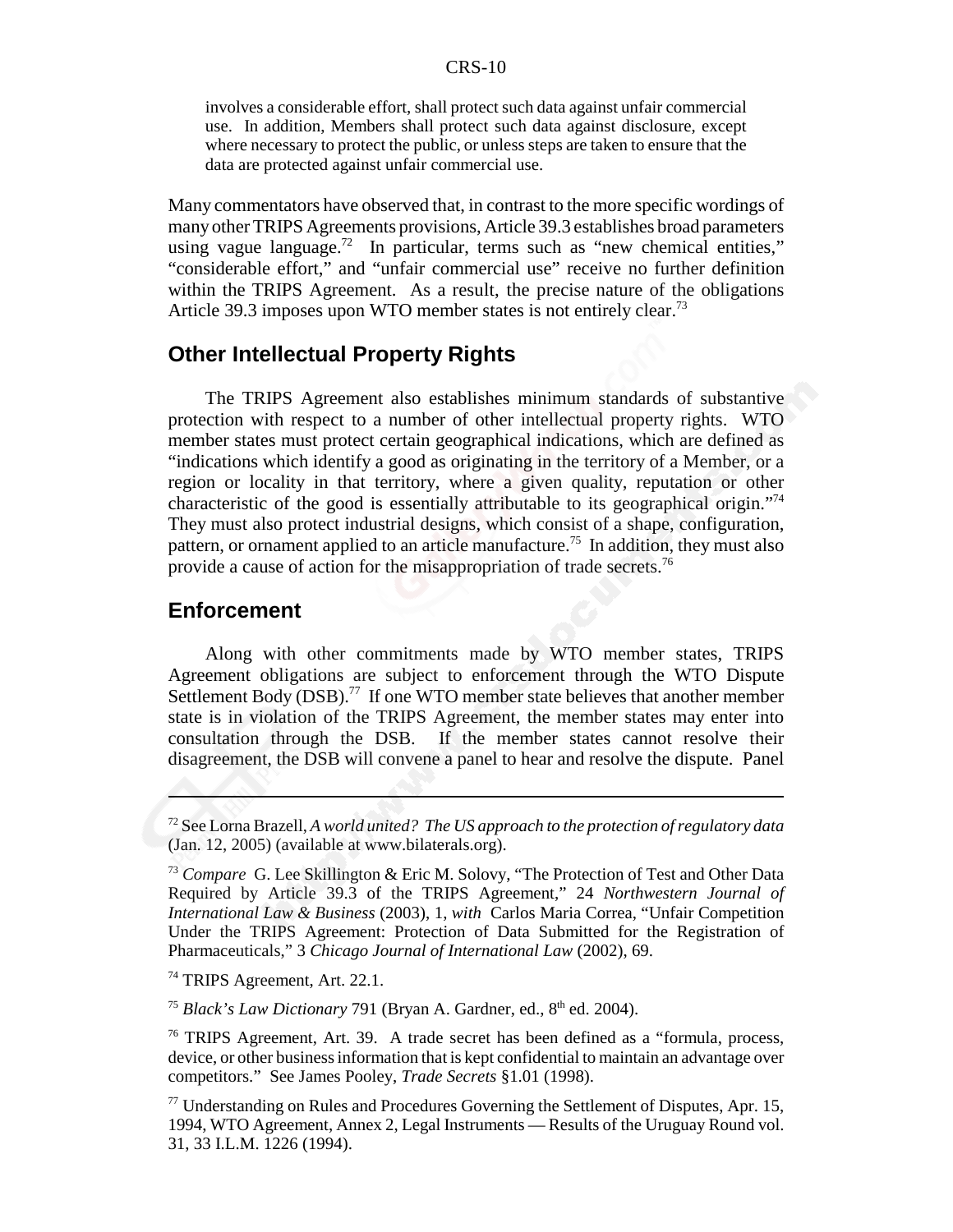decisions are subject to review by the DSB Appellate Body. The WTO Agreement calls for compensatory trade measures in circumstances where the DSB finds a WTO member state to be in violation of the TRIPS Agreement, yet that member state does not amend its laws. If the parties are unable to agree upon mutually acceptable compensation, then the complaining state may impose limited trade sanctions, such as heightened tariff rates commensurate with the determined injury resulting from the offending practice, against the other member state.<sup>78</sup>

## **Effective Dates**

The various patent portions of the TRIPS Agreement feature a variety of effective dates. These dates depend upon whether the WTO member state designates itself a developed, developing or least developed country. For WTO members other than developing and least developed countries, the compliance date for all requirements of the TRIPS Agreement was set to January 1, 1996.79

For signatory states designated as developing countries, the TRIPS Agreement set the general compliance date as January 1, 2000. However, there is one exception to this general date. If on January 1, 2000, a developing country did not extend patent protection to all areas of technology within the meaning of Article 27, that developing country may delay implementation of these provisions for an additional five years. Prior to the TRIPS Agreement, for example, many developing countries did not allow patents to issue on pharmaceuticals. The practical effect of this additional transition period was that developing countries did not need to allow patents concerning pharmaceuticals until January 1, 2005.

Least-developed countries are entitled to a lengthier transition period in implementing TRIPS Agreement obligations. Effective dates with respect to leastdeveloped countries are found in the TRIPS Agreement itself, as well as the 2001 "Declaration on the TRIPS Agreement and Public Health" issued following the Doha Ministerial.<sup>80</sup> Following 2005 modifications to the text of the TRIPS Agreement, a least-developed country may delay implementing the TRIPS Agreement until July 1, 2013. A showing of hardship may qualify least-developed countries for further delays and other concessions.<sup>81</sup> The Doha Declaration further excuses leastdeveloped country members from granting or enforcing patents on pharmaceuticals through January 1, 2016, without prejudice to their ability to seek other extensions of these transitions periods.

<sup>78</sup> Mark Clough, "The WTO Dispute Settlement System — A Practitioner's Perspective," 24 *Fordham International Law Journal* (2000), 252.

<sup>79</sup> TRIPS Agreement, Art. 65.

<sup>80</sup> See supra notes 63-65 and accompanying text.

<sup>81</sup> TRIPS Agreement, Art. 66.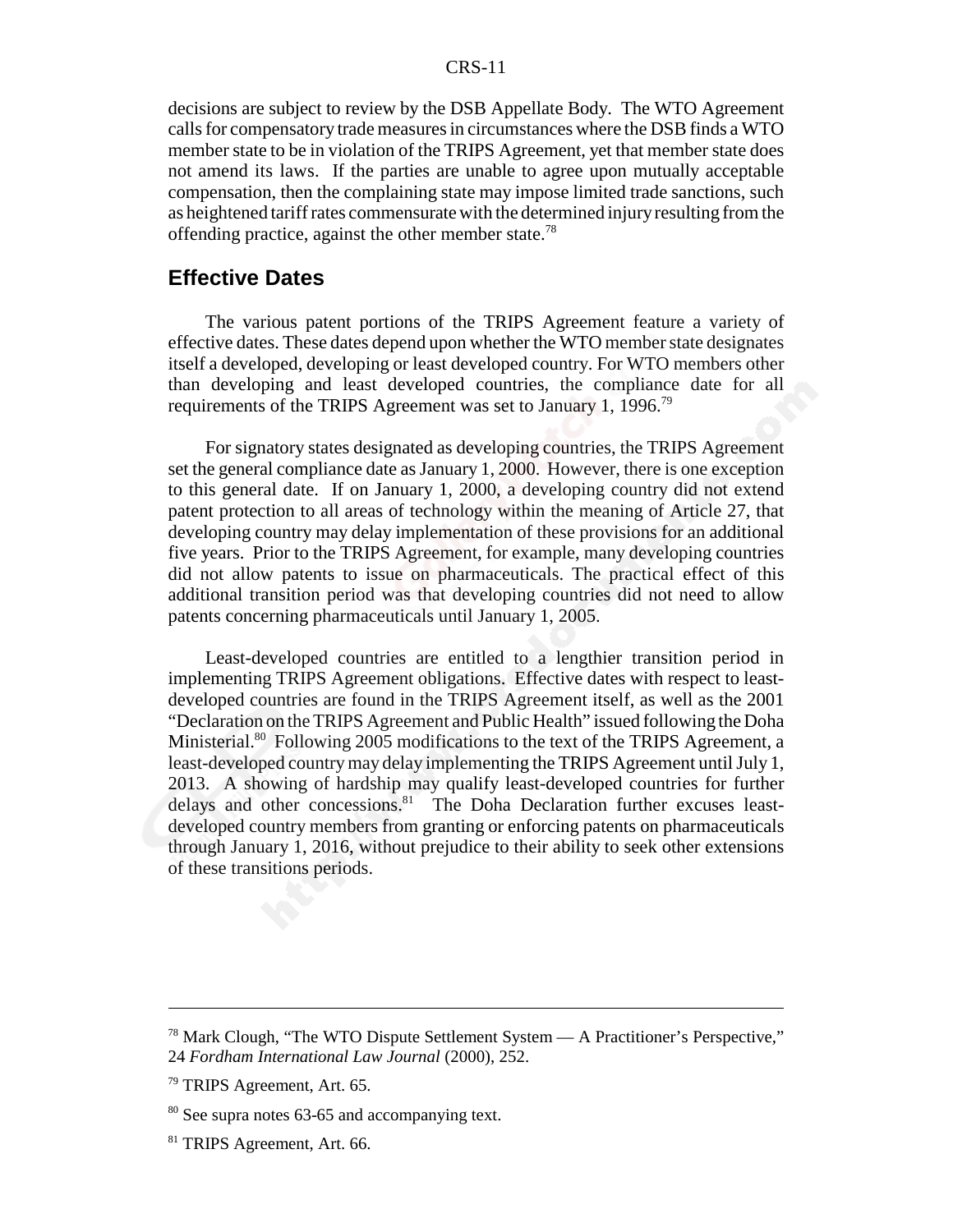The TRIPS Agreement does not oblige its signatories to protect subject matter that fell into the public domain prior to the time its obligations became effective. $82$ For example, suppose that a particular developing country (as compared to a developed or least-developed country) traditionally did not allow patents to issue on pharmaceuticals. If that developing country joined the WTO, it must amend its patent law to authorize pharmaceutical patents. The TRIPS Agreement requires only that patents be allowed on new products as of January 1, 2005, however, and does not mandate that patents be granted retroactively. As a result, within that developing country, patent protection need not be afforded to pharmaceuticals that were public available prior to January 1, 2005, even if those pharmaceuticals were patented elsewhere.

## **Debate on the TRIPS Agreement**

The TRIPS Agreement has generated considerable controversy. Some commentators believe that the TRIPS Agreement has led to large transfers of wealth from poor countries to the developed world, and in particular to the United States.<sup>83</sup> Others have contended that the introduction of strong intellectual property rights protection into the developing world restricts sustainable development and perpetuates their dependence upon developed nations.<sup>84</sup> Still others believe that deleterious public health consequences will result from the TRIPS Agreement requirement that patents issue on pharmaceuticals.

Proponents of the TRIPS Agreement instead believe that the introduction of full-fledged intellectual property laws around the globe will provide needed incentives for investment and innovation.<sup>85</sup> Such efforts could promote solutions to problems that are particular to the developing world, including the provision of nutritional needs and cures for diseases not common in the developed world. Supporters also observe that the TRIPS Agreement was one component of a multi-faceted WTO agreement, and believe that the developing world obtained trade benefits in exchange for assuming obligations to protect intellectual property. Even after a decade of experience with the TRIPS Agreement, the exchange of views about possible reforms to the TRIPS Agreement continues at a brisk pace.

## **Intellectual Property and Free Trade Agreements**

The TRIPS Agreement obligated each WTO member state to provide stated levels of intellectual property protection. Although commentators broadly agree that the TRIPS Agreement was a watershed event for international intellectual

<sup>82</sup> TRIPS Agreement, Art. 70.

<sup>83</sup> Abbott, *supra* note 8.

<sup>&</sup>lt;sup>84</sup> See A. Samuel Oddi, "TRIPS — Natural Rights and a 'Polite Form of Economic Imperialism,'" 29 *Vanderbilt Journal of Transnational Law* 415 (1996).

<sup>&</sup>lt;sup>85</sup> See Jean Raymond Homere, "Intellectual Property Rights Can Help Stimulate the Economic Development of Least Developed Countries," 27 *Columbia Journal of Law & the Arts* (2004), 277.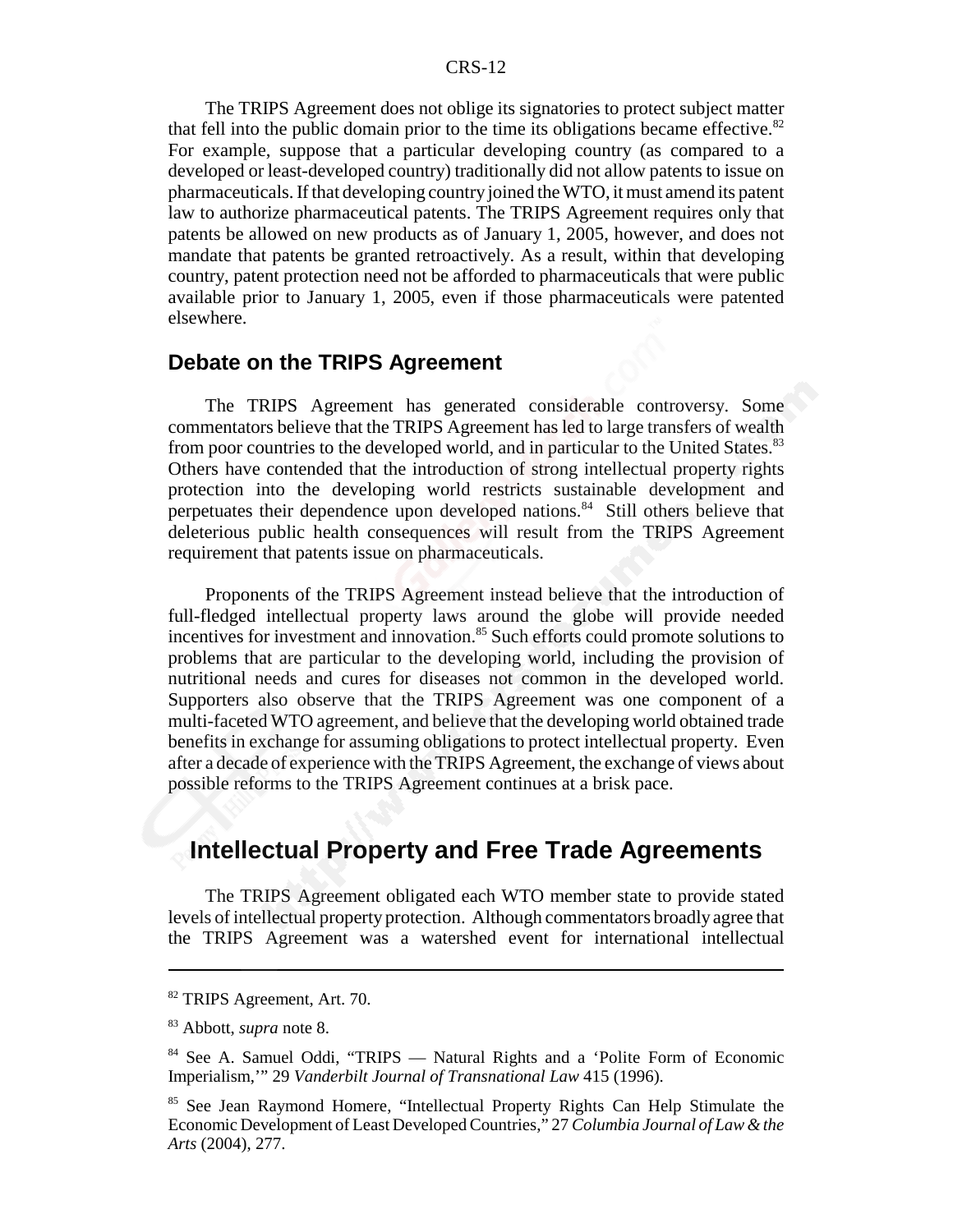provision,86 many of its obligations nonetheless fell short of the level of intellectual property rights available in the United States. For example, U.S. copyright law provides for a term of protection of the life of the author plus 70 years,  $87$  while a term of life plus 50 years is acceptable under the TRIPS Agreement.<sup>88</sup> U.S. patent law allows patent term to be extended in order to account for long delays in Patent Office acquisition procedures,<sup>89</sup> but the TRIPS Agreement does not require such a measure. The TRIPS Agreement allows WTO member states to disallow the registration of trademarks that are not visually perceivable $90$  — an option that blocks protection for such commercial symbols as sounds and scents — but no such blanket restriction exists under U.S. law.

In enacting the Bipartisan Trade Promotion Act of 2002, Congress stated that an overall negotiating objective of such agreements was to encourage our treaty partners to agree to "a standard of [intellectual property] protection similar to that found in United States law."91 In keeping with this mandate, the United States has entered into numerous FTAs that have required their signatories to provide higher levels of intellectual property protection than are required under the TRIPS Agreement.<sup>92</sup> With respect to the intellectual property laws, each of the FTAs stipulates standards that comply with current U.S. law. As a result, the United States need take no action in order to comply with those provisions of the FTA. In contrast, the U.S. treaty partner must often substantially amend its intellectual property laws in order to comply with the  $FTA.^{93}$ .

This report next offers an overview of these FTA "TRIPS-plus"<sup>94</sup> intellectual property obligations. It should be noted that the intellectual property provisions of most of these agreements are lengthy and detailed. Further, some of the FTAs impose more significant obligations than others.<sup>95</sup> As a result, if particular

91 P.L. 107-210, 116 Stat. 993 (codified at 19 U.S.C. § 3802(b)(4)(A)(i)(II) (2004)).

<sup>92</sup> See Amy Kapczynski *et al.*, "Addressing Global Health Inequities: An Open Licensing Approach for University Innovations," 20 *Berkeley Technology Law Journal* (2005), 1031.

93 See Anderson, *supra* note 4.

<sup>94</sup> Because the FTAs include obligations that exceed those of the TRIPS Agreement, they are commonly referred to as "TRIPS-plus agreements." See Haochen Sun, "The Road to Doha and Beyond: Some Reflections on the TRIPS Agreement and Public Health, 15 *European Journal of International Law* (2004), 146.

<sup>95</sup> See Frederick M. Abbott, "Toward a New Era of Objective Assessment in the Field of TRIPS and Variable Geometry for the Preservation of Multilateralism," 8 *Journal of* (continued...)

<sup>86</sup> See, e.g., Laurence R. Helfer, "Regime Shifting: The TRIPS Agreement and New Dynamics of International Intellectual Property Lawmaking," 29 *Yale Journal of International Law* (2004), 1.

<sup>87 17</sup> U.S.C. § 302 (2004).

<sup>88</sup> TRIPS Agreement, Art. 12.

<sup>89 35</sup> U.S.C. § 154(b) (2004).

<sup>&</sup>lt;sup>90</sup> TRIPS Agreement, Art. 15.1.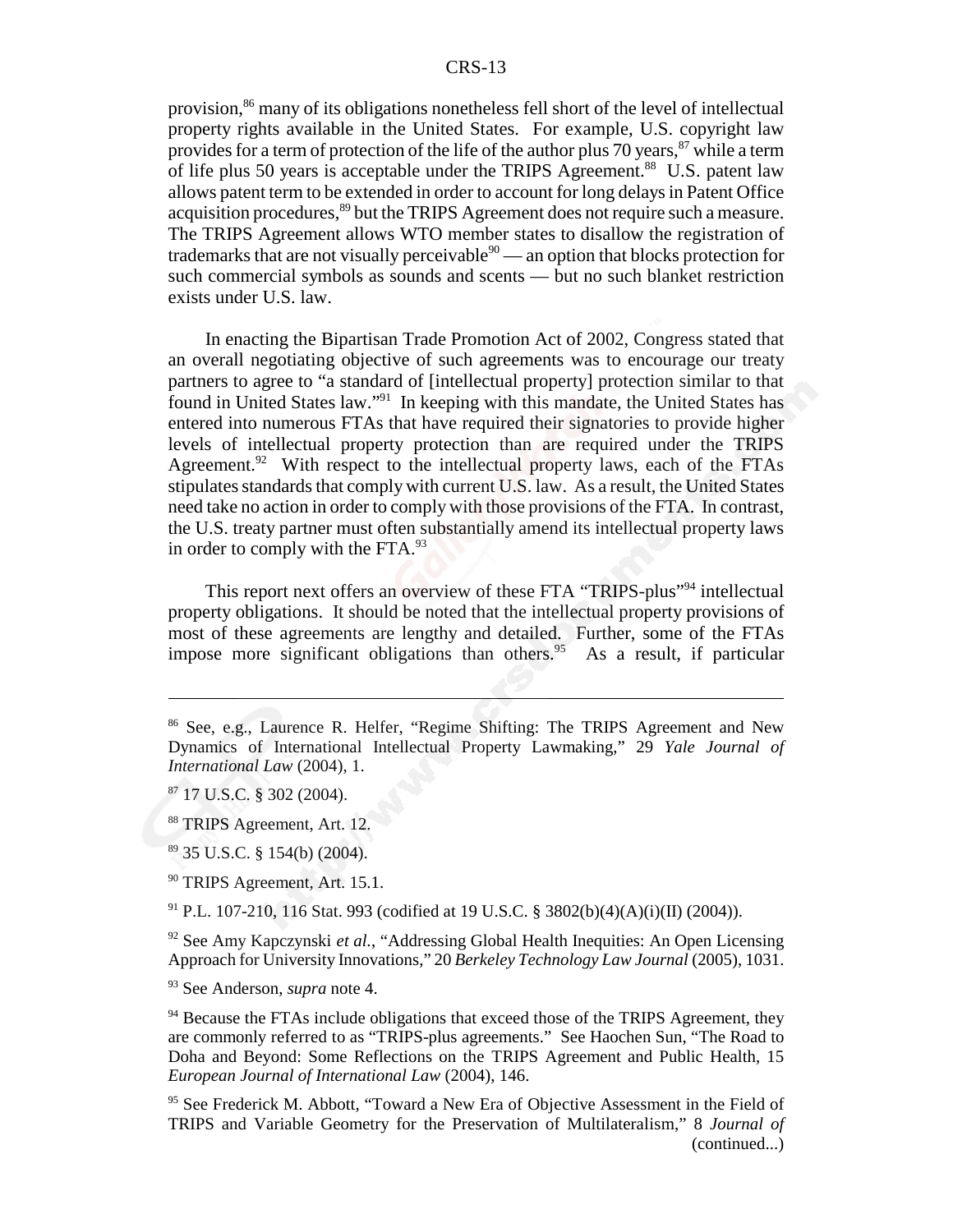information about an individual FTA is needed, that instrument should be consulted for a more detailed understanding of its contents.<sup>96</sup>

## **Copyrights**

Several of the FTAs oblige their signatories to provide a copyright term equal to the life of the author plus 70 years, twenty years longer than the standard set by the TRIPS Agreement. Certain FTAs also include obligations that track those established domestically by the Digital Millennium Copyright Act (DMCA) of  $1998.<sup>97</sup>$  In particular, FTA signatories agree to outlaw the circumvention of a technological copyright-control measure, subject to certain exceptions. Descrambling a scrambled work, decrypting an encrypted work, and bypassing a technological measure without the authority of the copyright owner are among the activities that would violate the DMCA. In addition, the FTAs also commonly require their signatories to prohibit the removal or alteration of "rights management information," which is in turn defined to mean electronic information that identifies a protected work and its author, as well as the terms and conditions of the use of the work.

## **Patents**

Several FTAs require their signatories to provide a one-year "grace period" to patent applicants. Under these provisions, individuals are granted one year from the date they publicly disclose their inventions to decide whether to file a patent application or not.<sup>98</sup> FTAs also commonly require their signatories to accede to the Patent Cooperation Treaty,<sup>99</sup> an international agreement that expedites multinational patent acquisition procedures.<sup>100</sup>

Certain of the FTAs also call for patent term extension based upon administrative delays. The TRIPS Agreement obligates all WTO members to provide a patent term of twenty years from the date of filing.<sup>101</sup> However, patent applicants obtain no enforceable rights until such time as the patent actually issues. As a result, extensive Patent Office delays could substantially diminish the period of time in which the patent proprietor enjoys enforceable patent rights. Certain of the

 $95$  (...continued)

*International Economic Law* (Mar. 2005), 77.

<sup>&</sup>lt;sup>96</sup> The text of each of the FTAs is available at the web site of the United States Trade Representative, www.ustr.gov.

<sup>&</sup>lt;sup>97</sup> P.L. 105-304, 112 Stat. 2860 (1998).

<sup>98</sup> *E.g.,* U.S.-Australia FTA, Art. 17.9(9).

<sup>99 28</sup> U.S.T. 7645 (June 19, 1970).

 $100$  U.S.-Australia FTA, Art. 17.1(2).

<sup>101</sup> TRIPS Agreement, Art. 33.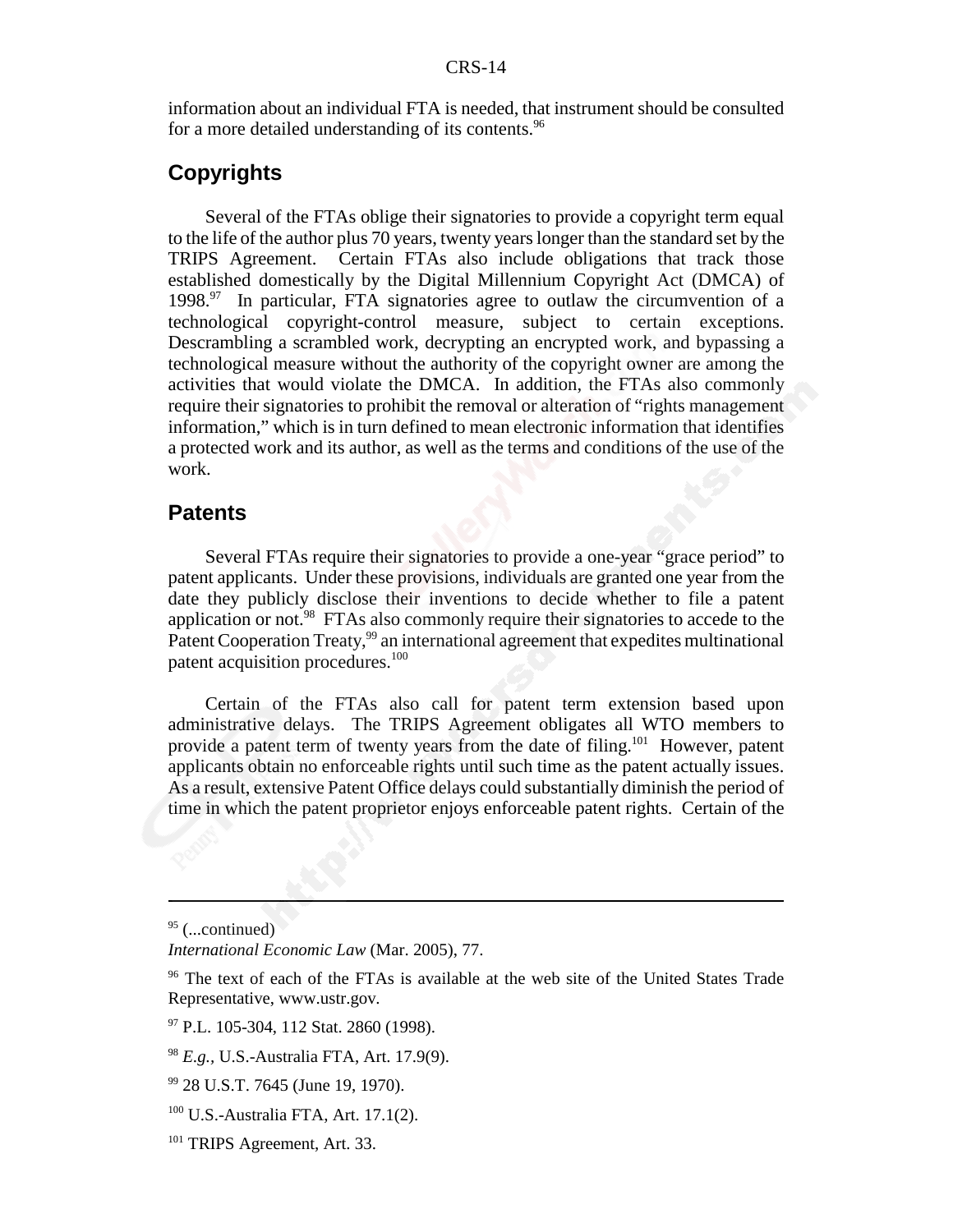FTAs therefore call for patent term extension in the event of "unreasonable delays in a Party's issuance of patents . . . ."<sup>102</sup>

Some FTAs also place additional conditions on the grant of compulsory licenses, beyond the requirements of the TRIPS Agreement. For example the Australia-U.S. FTA provides that a compulsory license may be issued only to remedy an antitrust violation or in cases of public non-commercial use, national emergency, or other circumstances of extreme urgency. In these latter instances, the FTA signatory must limit use of the patented invention to the government or a government-authorized entity and shall provide the patent proprietor with reasonable compensation. Further, the patent proprietor is not required to provide additional undisclosed information or technical know-how that is related to the patented invention.<sup>103</sup>

## **Trademarks**

A number of the FTAs also pertain to the trademark law. They stipulate that a mark need not be visually perceptible in order to be registered as a mark, thereby allowing sounds and scents to serve as marks.<sup>104</sup> The FTAs also stipulate that licenses for trademarks need not be publicly registered to be valid,<sup>105</sup> and provide that disputes over Internet domain names should be resolved through recourse to the principles established in the Uniform Domain Name Dispute Resolution Policy.106

### **Data Protection**

Certain FTAs require their signatories to provide five years of marketing exclusivity for pharmaceuticals that utilize new chemical entities. For example, Article 15.10:1(a) of the Dominican Republic-Central America-United States Free Trade Agreement provides:

If a Party requires, as a condition of approving the marketing of a new pharmaceutical or agricultural chemical product, the submission of undisclosed data concerning safety or efficacy, the Party shall not permit third persons, without the consent of the person who provided the information, to market a product on the basis of (1) the information, or (2) the approval granted to the person who submitted the information for at least five years for pharmaceutical products and ten years for agricultural chemical products from the date of approval in the Party.<sup>107</sup>

<sup>102</sup> *E.g.,* U.S.-Australia FTA, Art. 17.9(8)(a).

<sup>103</sup> *Id.* at Art. 17.9(7).

<sup>104</sup> *Id.* at Art. 17.2(2).

<sup>&</sup>lt;sup>105</sup> *Id.* at Art. 17.2(10).

<sup>106</sup> *Id.* at Art. 17.3(1).

<sup>&</sup>lt;sup>107</sup> U.S.-Chile FTA, Art. 17.10(1).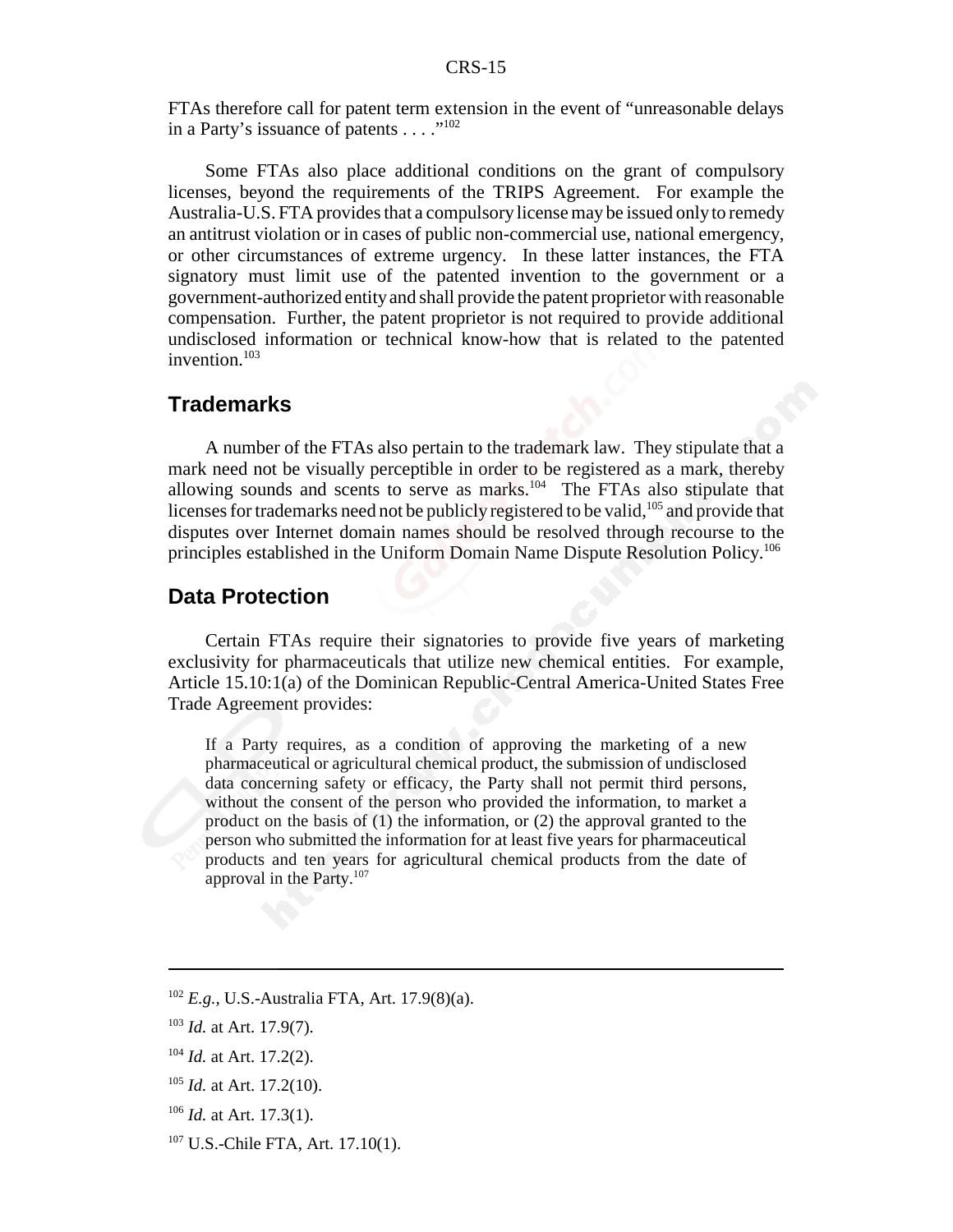The term "new product" is generally defined as "one that does not contain a chemical entity that has been previously approved in the territory of the Party."108

Some of the FTAs additionally require their signatories to allow a three-year term of marketing exclusivity in various circumstances for pharmaceuticals that do not qualify as new products.<sup>109</sup> Among them is the Australia-United States Free Trade Agreement, which provides in part:

With respect to pharmaceutical products, if a Party requires the submission of: (a) new clinical information (other than information related to bioequivalency) or (b) evidence of prior approval of the product in another territory that requires such new information, which is essential to the approval of a pharmaceutical product, the Party shall not permit third persons not having the consent of the person providing the information to market the same or a similar pharmaceutical product on the basis of the marketing approval granted to a person submitting the information for a period of at least three years from the date of the marketing approval by the Party or the other territory, whichever is later. $110$ 

## **Other Provisions**

The FTAs also address other intellectual property rights. For example, the U.S.- Australia FTA requires both signatories to provide certain levels of protection to "encrypted programme-carrying satellite signals."111 In addition, the FTAs commonly call for minimal standards concerning litigation proceedings, remedies, and other intellectual property enforcement measures that exceed those of the TRIPS Agreement.<sup>112</sup> The FTAs also set out detailed procedures for the resolution of disputes over compliance with their provisions. $^{113}$ 

## **Innovation Policy Issues**

Observers have acknowledged that the FTAs have been an effective mechanism for advancing U.S. interests in intellectual property on the global stage.<sup>114</sup> Concerns have nonetheless arisen about the implications of the FTA intellectual property provisions. This report considers three of these concerns: potential lock-in effects, extent of FTA obligations, and the fairness of using FTAs as a mechanism for international intellectual property reforms.

<sup>108</sup> See, e.g., DR-CAFTA Art. 15.10:1(c).

<sup>109</sup> See, e.g., U.S.-Bahrain FTA Art. 14.9(2)(a); U.S.-Jordan FTA Art. 22 n.10.

<sup>110</sup> U.S.-Australia FTA, Art. 17.10(2).

<sup>111</sup> *Id.* at Art. 17.7.

<sup>112</sup> U.S.-Australia FTA, Art. 17.11.

<sup>113</sup> See, e.g.., U.S.-Singapore FTA, Chapter 20.

<sup>114</sup> Yu, *supra* note 5.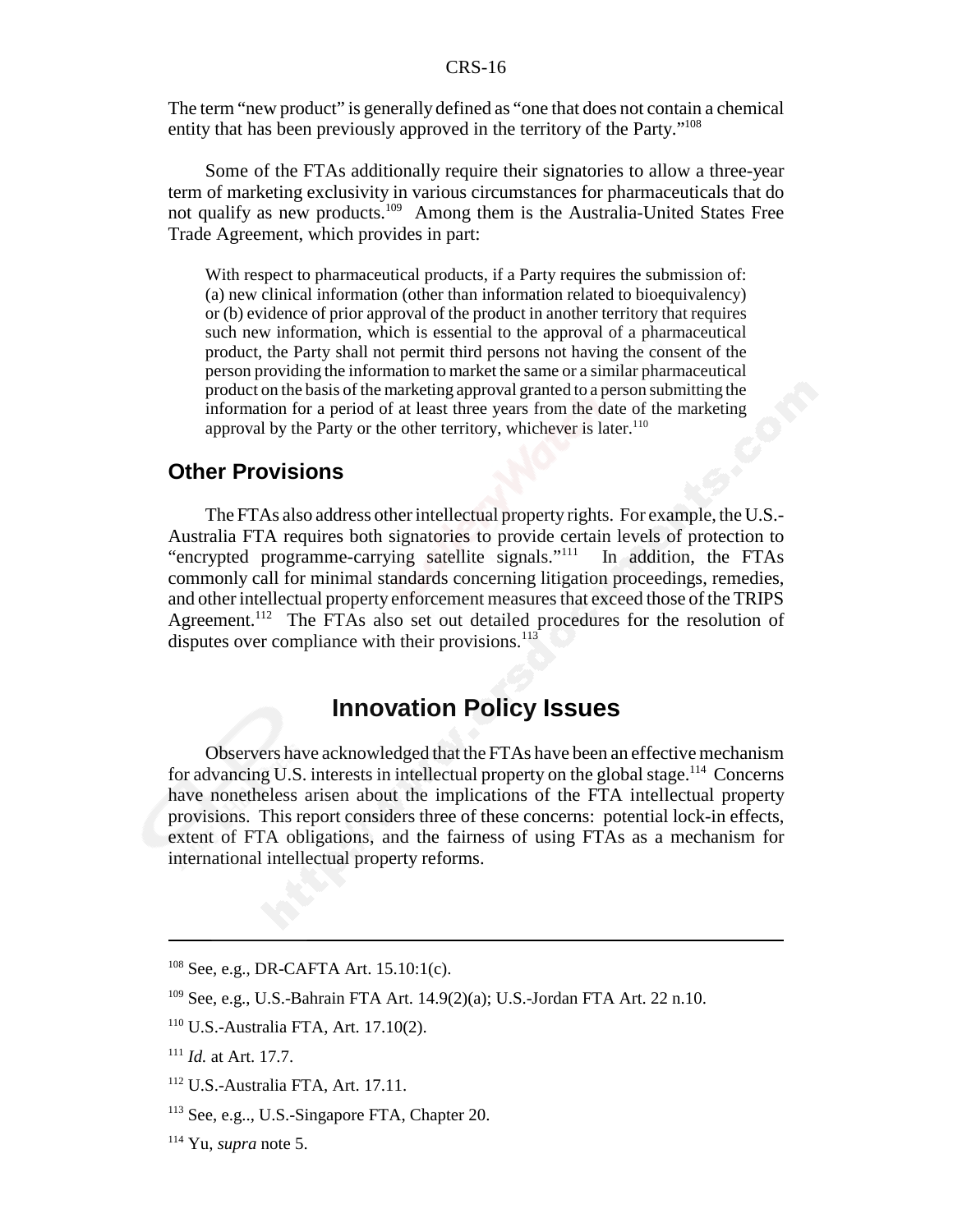## **U.S. Interests in the FTA Intellectual Property Provisions**

The United States has for many years pursued a policy of encouraging our trading partners to expand legal protection for intellectual property.<sup>115</sup> Decreased levels of intellectual property piracy with respect to computer software, music, motion pictures, and pharmaceuticals may promote a more favorable balance of trade for U.S. industry. As Professor J. Thomas McCarthy, a member of the faculty of the University of San Francisco Law School, clearly stated: "We care because if no intellectual property protection exists regarding technical and entertainment information, then we have little to sell the rest of the world."116

Enhanced levels of intellectual property protection around the world may also serve other goals of the United States. For example, pharmaceuticals are often sold at higher prices in the United States than in other nations.<sup>117</sup> The previous unavailability of patent protection for innovative pharmaceuticals in some foreign jurisdictions is one factor that may have contributed to this price difference. The introduction of patent protection for pharmaceuticals in developing countries will potentially allow innovative drug companies to recover a portion of their R&D expenses in foreign jurisdictions. In turn, because U.S. consumers will no longer be responsible for funding such a large share of the R&D expenditures of innovative drug companies on a global basis, the price of medications may decrease in the United States. It is possible, however, that developing country markets may not prove sufficiently profitable such that prices would be reduced for U.S. consumers.<sup>118</sup>

In comparison with larger multilateral settings, FTAs may provide a more effective mechanism for advancing the intellectual property interests of the United States. USPTO officials have, for example, expressed frustration over slow progress in consultations over a proposed patent law harmonization treaty before the World Intellectual Property Organization (WIPO).<sup>119</sup> One recent USPTO news release has stated that recent events at WIPO raise "serious questions as to whether WIPO is even a viable forum for further meaningful patent discussions."120 In contrast, the FTAs have already resulted in significant patent law reforms for many U.S. trading

118 See Rahul Rajkumar, "The Central American Free Trade Agreement: An End Run Around the Doha Declaration on TRIPS and Public Health," 15 *Albany Law Journal of Science & Technology* (2005), 433.

<sup>119</sup> The WIPO is a specialized United Nations agency that serves as a forum for intellectual property. The WIPO website, www.wipo.int, provides more information about the agency.

<sup>&</sup>lt;sup>115</sup> See Peter Drahos, "Intellectual Property and Pharmaceutical Markets: A Nodal Governance Approach," 77 *Temple Law Review* (2004), 401.

<sup>&</sup>lt;sup>116</sup> J. Thomas McCarthy, "Intellectual Property — America's Overlooked Export," 20 *University of Dayton Law Review* (1995), 809.

<sup>117</sup> See CRS Report RL32171, *Importation of Prescription Drugs Provisions in P.L. 108- 173, the Medicare Prescription Drug, Improvement, and Modernization Act of 2003*, by Susan Thaul and Donna U. Vogt.

<sup>&</sup>lt;sup>120</sup> USPTO, "Patent Law Harmonization Talks Stall: Brazil, Argentina, India Oppose Compromise" (June 14, 2005), available at http://www.uspto.gov/main/ homepagenews/bak2005jun14.htm.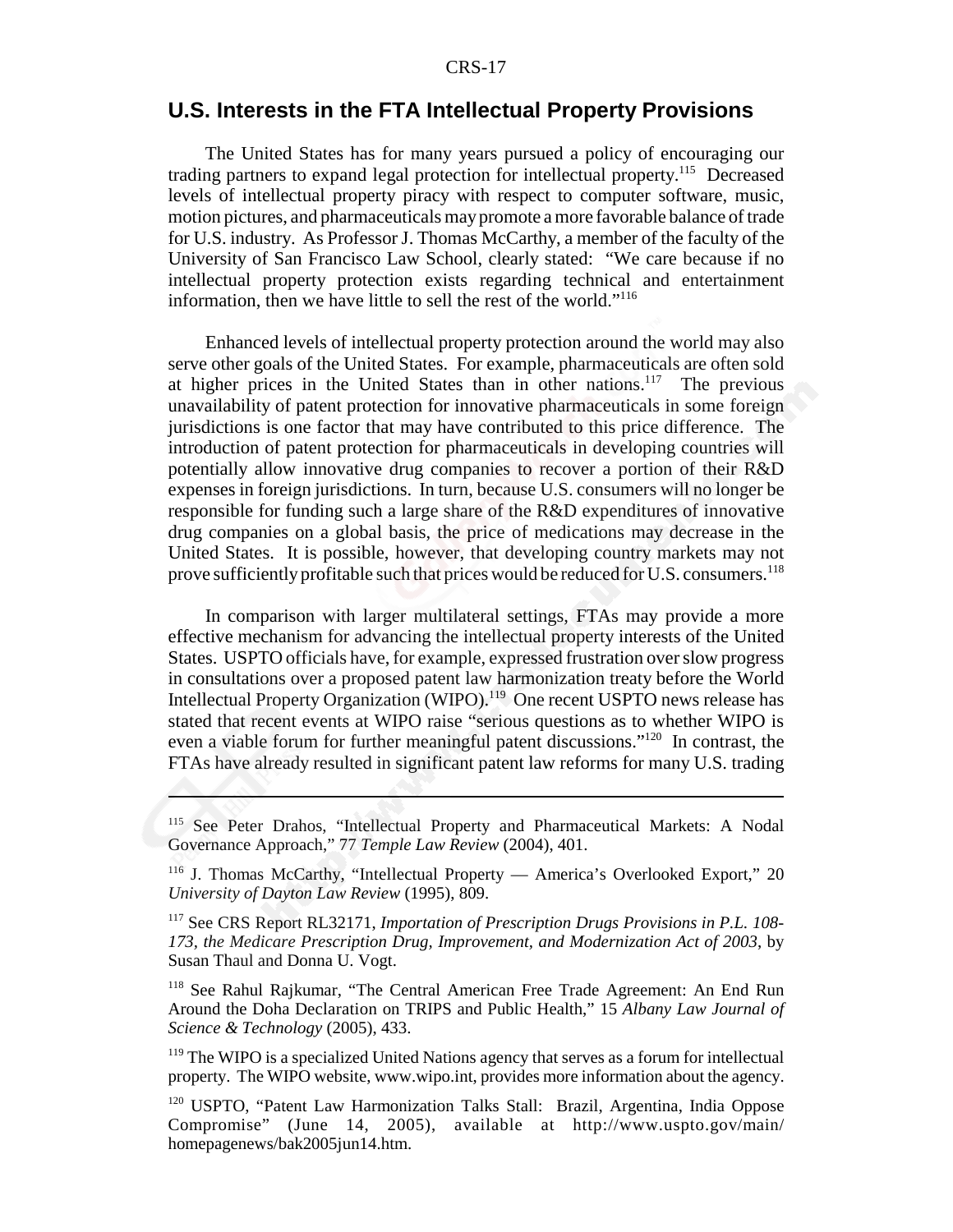partners. In addition, by establishing certain multinational intellectual property norms with the assistance of a number of trading partners, the United States may be better able to negotiate on a multilateral basis in the future.<sup>121</sup>

## **Potential Lock-In Effects**

Although many observers have cited the merits of FTAs with respect to the intellectual property interests of the United States, others have expressed concerns about the effects or implications of these agreements. Some commentators have expressed concern that the FTAs may potentially introduce complications to U.S. law reform efforts, even in circumstances where modifications to domestic intellectual property rules are considered desirable in the future.<sup>122</sup> In particular, should the Congress later wish to make changes to its laws that are inconsistent with the terms of the FTAs, the United States would either have to renegotiate these agreements, or face the possibility of violating their terms. A potential example of this situation involves the importation of patented pharmaceuticals into the United States, a topic that the Singaporean, Australian, and Moroccan FTAs address. For example, Article 15.9, paragraph 4 of the United States — Morocco FTA provides:

Each Party shall provide that the exclusive right of the patent owner to prevent importation of a patented product, or a product that results from patented process, without the consent of the patent owner shall not be limited by the sale or distribution of that product outside its territory. [Footnote 10: A Party may limit application of this paragraph to cases where the patent owner has placed restrictions on importation by contract or other means.]

This provision impacts, among other topics, a practice commonly termed "parallel importation"<sup>123</sup> or "reimportation."<sup>124</sup> Parallel imports are authentic products that are legitimately distributed abroad and then sold in the United States, without the permission of the authorized U.S. dealer. These goods are legitimate in that they are produced by the brand-name drug company or its authorized representative. In particular, parallel imports are not generic versions of a brandname drug distributed by a different manufacturer, nor are they pirated copies that form part of the "black market." Because parallel imports disrupt the marketing arrangements established by the brand-name drug company, however, they are sometimes called "grey market goods."<sup>125</sup>

<sup>121</sup> Drahos, *supra* note 114.

<sup>122</sup> Abbott, *supra* note 8.

<sup>123</sup> See, e.g., Warwick A. Rothnie, *Parallel Imports* (Sweet & Maxwell 1993); Simon Horner, *Parallel Imports* (Blackwell Science 1987).

<sup>&</sup>lt;sup>124</sup> See Ivette P. Gomez, "Beyond the Neighborhood Drugstore: U.S. Regulation of Online Prescription Drug Sales by Foreign Businesses," 28 *Rutgers Computer & Technology Law Journal* (2002), 431.

<sup>125</sup> See, e.g., Seth E. Lipner, *The Legal and Economic Aspects of Gray Market Goods* (Quorum Books, Westport, Connecticut 1990).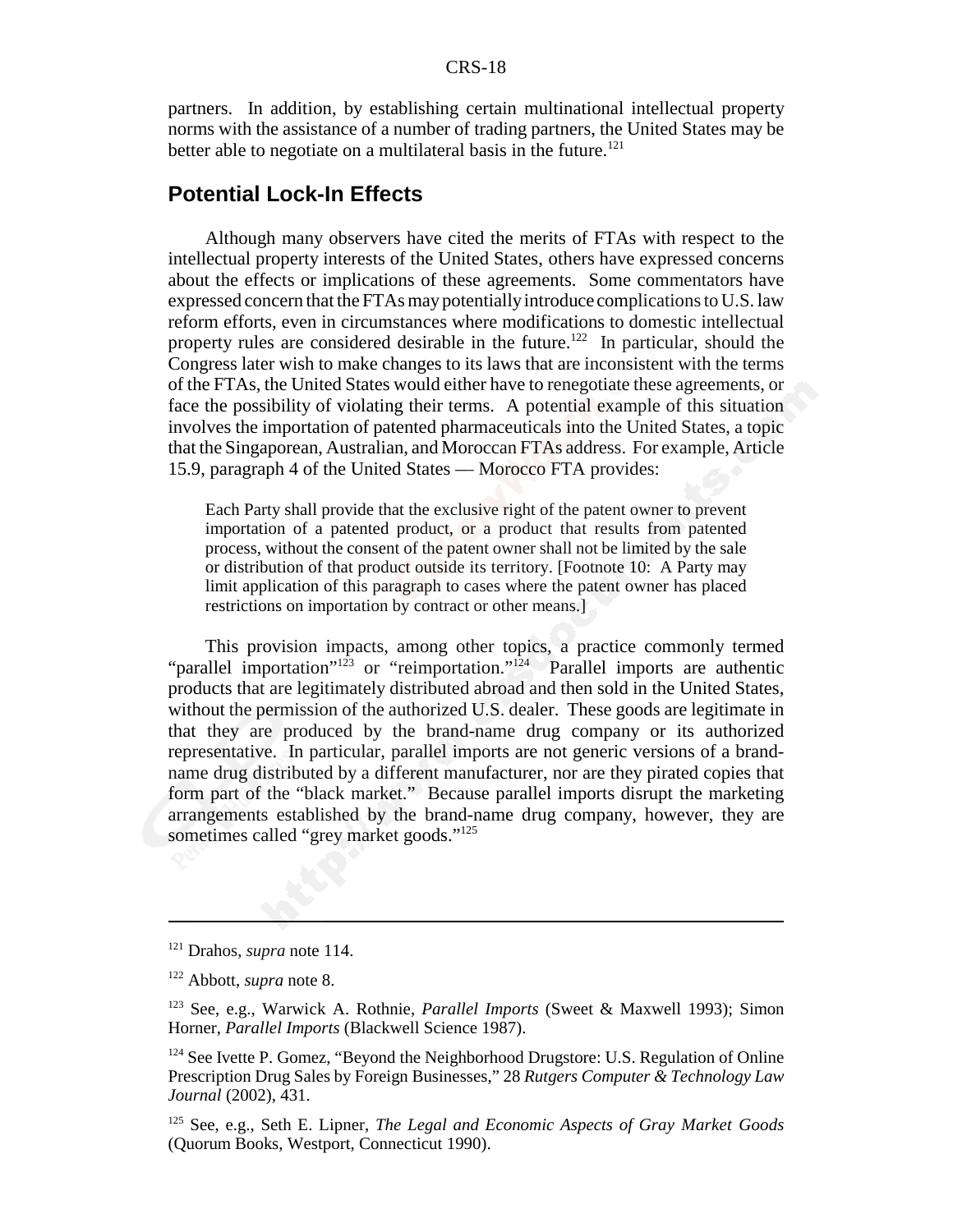Under current judicial precedent, $126$  U.S. patents may be used to block imports of proprietary pharmaceuticals. The fact that the patent proprietor or its representative previously sold the drug outside the United States does not affect this analysis. This rule rejects a principle termed "international exhaustion," under which a sale of a drug anywhere in the world exhausts the U.S. patent. The FTAs that address this issue therefore comport with governing U.S. judicial opinions.

Proposed legislation before the  $109<sup>th</sup>$  Congress would alter the current rules concerning the parallel importation of patented pharmaceuticals. The proposed Affordable Health Care Act (S. 16, Sen. Kennedy) would in part introduce the following provision into the patent statute:

It shall not be an act of infringement to use, offer to sell, or sell within the United States or to import into the United States any patented invention under section 804 of the Federal Food, Drug, and Cosmetic Act that was first sold abroad by or under authority of the owner or licensee of such patent.<sup>127</sup>

If this bill, or a similar bill, were passed into law or enacted, the "international exhaustion" principle would apply to foreign sales of patented pharmaceuticals. In circumstances where the patent owner sold the patented pharmaceutical abroad, the patent owner would no longer be able to block imports of these products into the United States. This result appears to conflict with Article 15.9, paragraph 4 of the United States — Morocco FTA, as well as the counterpart provisions of the Singaporean and Australian FTAs.

Perhaps out of recognition of the impact of the FTAs on the parallel importation issue, Rep. Northrup introduced an amendment to the Departments of Commerce and Justice, Science, and Related Appropriations Act, 2006, P.L. 109-108. Section 631 of that bill provides:

None of the funds made available in this Act may be used to include in any new bilateral or multilateral trade agreement the text of —

(1) paragraph 2 of Article 16.7 of the United States-Singapore Free Trade Agreement;

(2) paragraph 4 of Article 17.9 of the United States-Australia Free Trade Agreement; or

(3) paragraph 4 of Article 15.9 of the United States-Morocco Free Trade Agreement.

This provision would apparently seek to prevent future FTAs from incorporating language rejecting an "international exhaustion" rule for pharmaceuticals. This provision does not address the existing Singaporean, Australian, and Moroccan FTAs, however. This episode suggests that compliance with the FTA intellectual property provisions may be an issue should Congress attempt to alter U.S. law in the future.

<sup>126</sup> See *Fuji Photo Film Co. v. Jazz Photo Corp.*, 394 F.3d 1368 (Fed. Cir. 2005); *Jazz Photo Corp. v. United States International Trade Commission*, 264 F.3d 1094 (Fed. Cir. 2001).

 $127$  S. 16 at § 3(f).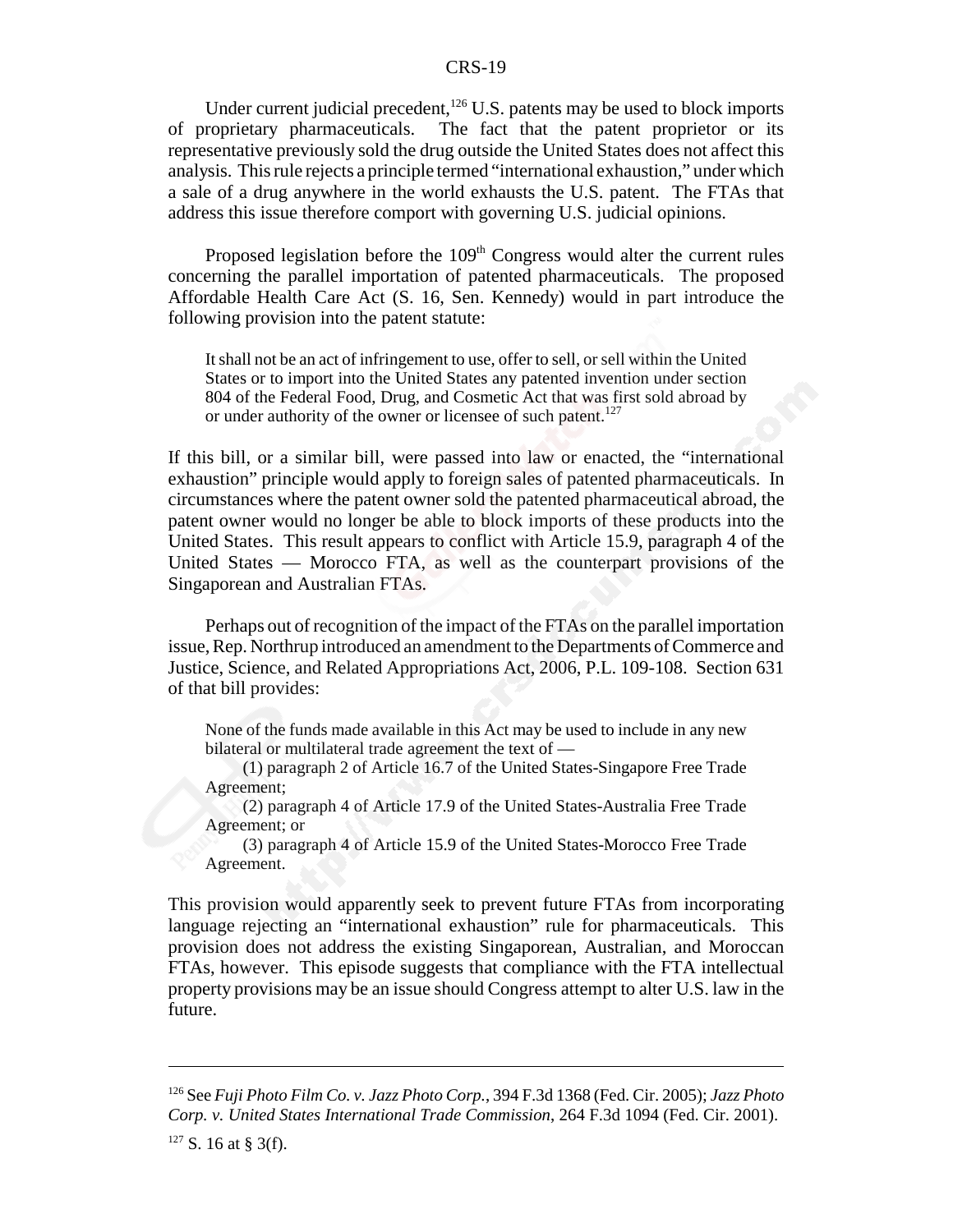## **Extent of Obligations**

Most of the FTAs that the United States has joined are bilateral, although some current or contemplated FTAs extend to a limited set of trading partners. On its face, it would appear that U.S. obligations undertaken in a particular FTA would extend only to its fellow signatory or signatories. Commitments undertaken in the TRIPS Agreement may extend FTA obligations to a much broader range of U.S. trading partners, however. In particular, every WTO member may in fact be entitled to enjoy the benefits of the commitments made with a particular FTA due to the mostfavored-nation obligation imposed by Article 4 of the TRIPS Agreement. That provision stipulates:

With regard to the protection of intellectual property, any advantage, favour, privilege or immunity granted by a Member to the nationals of any other country shall be accorded immediately and unconditionally to the nationals of all other Members.

Although Article 4 of the TRIPS Agreement does provide four exceptions to this most-favored-nation obligation, none of these exceptions seems applicable to the  $FTAs.<sup>128</sup>$ 

<sup>128</sup> Article 4 of the TRIPS Agreement goes on to stipulate that:

Exempted from this obligation [of most-favored nation treatment] are any advantage, favour, privilege or immunity accorded by a Member:

- (a) deriving from international agreements on judicial assistance or law enforcement of a general nature and not particularly confined to the protection of intellectual property;
- (b) granted in accordance with the provisions of the Berne Convention (1971) or the Rome Convention authorizing that the treatment accorded be a function not of national treatment but of the treatment accorded in another country;
- (c) in respect of the rights of performers, producers of phonograms and broadcasting organizations not provided under this Agreement;
- (d) deriving from international agreements related to the protection of intellectual property which entered into force prior to the entry into force of the WTO Agreement, provided that such agreements are notified to the Council for TRIPS and do not constitute an arbitrary or unjustifiable discrimination against nationals of other Members.

As applied to the FTAs, these treaties do not appear to be general agreements concerning judicial assistance or law enforcement. They also do not appear to have been carried out under the auspices of the Berne or Rome Conventions, nor do they appear to be limited to the rights of performers, phonogram producers and broadcasting organizations. Finally, the three FTAs were completed after the WTO Agreement came into effect, rendering the final exception seemingly inapplicable.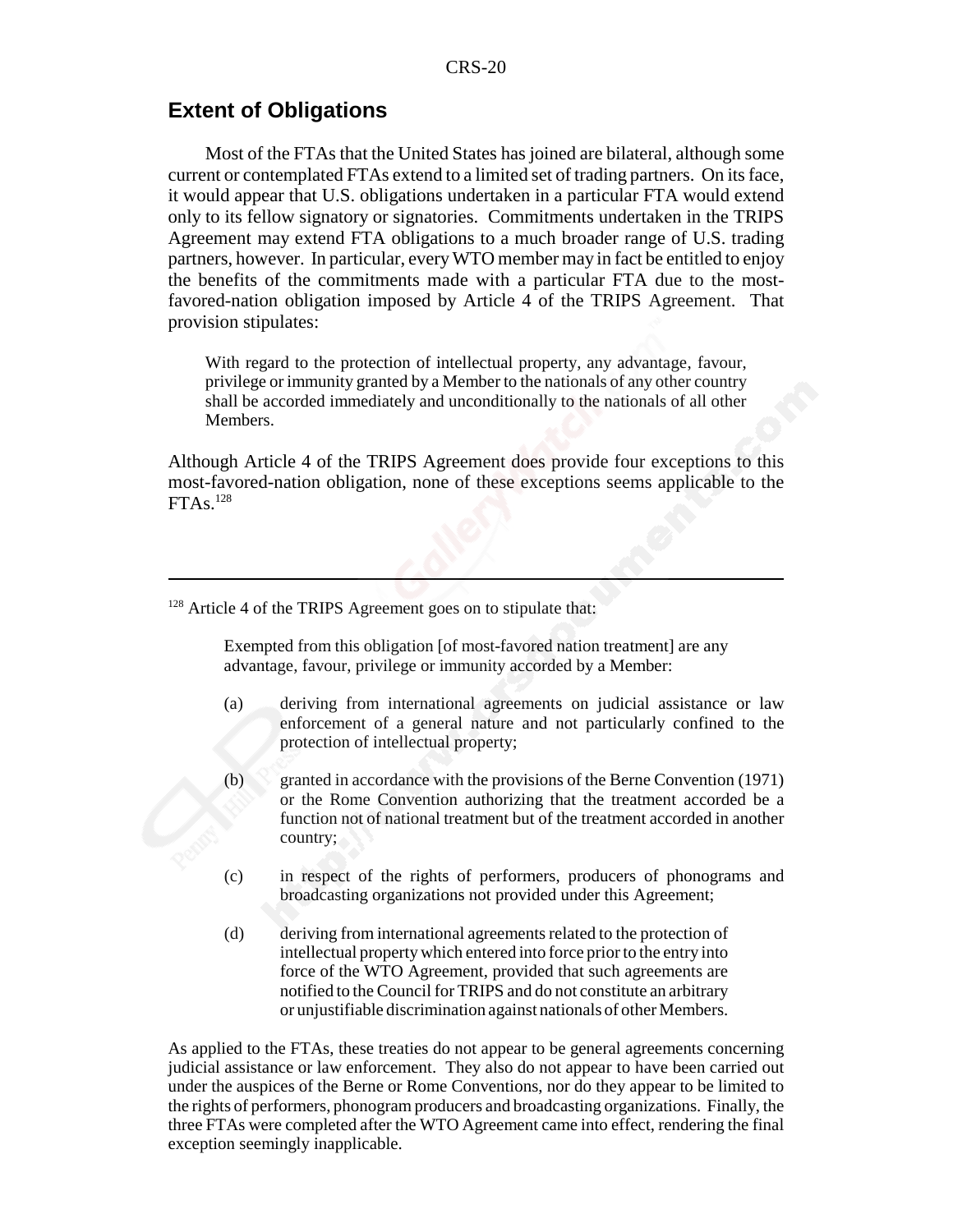In view of Article 4 of the TRIPS Agreement, some experts believe that a particular FTA may extend U.S. obligations not just to its partner or partners to that agreement, but to all WTO members as well.<sup>129</sup> Other commentators differ, however, stating that free trade agreements are exempted from most-favored-nation obligations due to certain provisions of the General Agreement on Tariffs and Trade.<sup>130</sup> One possible consequence of the breadth of FTA obligations is that other trading partners may be less willing to make concessions with respect to their intellectual property laws, given that they may already be entitled to the full scope of commitments that the United States made in existing FTAs.

## **Fairness Concerns**

Some commentators have voiced the opinion that the intellectual property provisions of the FTAs are unfair to the smaller trading partners of the United States. As explained by trade attorney George Y. Gonzalez: "The process of 'bilateral' negotiation in a 'multilateral' world context favors the negotiating stance of the affluent developed states over the wealth-constrained developing states."131 Under this view, access to the U.S. market for agricultural products, textiles, and other basic goods is extremely important to less wealthy nations. As a result, U.S. trading partners are readily willing to accede to the intellectual property proposals of the United States during the FTA negotiation process. Some observers have criticized the United States for allegedly taking advantage of its strong bargaining position and superior intellectual property expertise when it completes FTAs.<sup>132</sup>

It should be appreciated, however, that many observers believe that the adoption of robust intellectual property laws lies in the best interest of U.S. trading partners, including developing nations. Commentator Jean Raymond Homere has concluded, for example, that "developing countries with stronger [intellectual property] regimes are in a better position to attract knowledge-related foreign direct investments (FDI) flows."133 The FTAs may also encourage greater innovation, as well as the exploitation of creative works, within jurisdictions that previously lacked strong intellectual property rights. $134$  It may also be appreciated that any international

<sup>131</sup> George Y. Gonzalez, "An Analysis of the Legal Implications of the Intellectual Property Provisions of the North American Free Trade Agreement," 34 *Harvard International Law Journal* (1993), 305.

<sup>&</sup>lt;sup>129</sup> See Frederick M. Abbott, "The WTO Medicines Decision: World Pharmaceutical Trade and the Protection of Public Health," 99 *American Journal of International Law* (2005), 317.

<sup>&</sup>lt;sup>130</sup> See Judy Rein, "International Governance Through Trade Agreements: Patent Protection for Essential Medicines," 21 *Northwestern Journal of International Law and Business* (2001), 379 (stating that the Article XXIV "exception provided within the GATT, permitting customs unions and free trade areas, will probably be applied to World Trade Organization agreements.").

<sup>132</sup> See Oliva, *supra* note 7.

<sup>133</sup> See Homere, *supra* note 85.

<sup>&</sup>lt;sup>134</sup> See Keith E. Maskus, "Intellectual Property Rights and Economic Development," 32 (continued...)